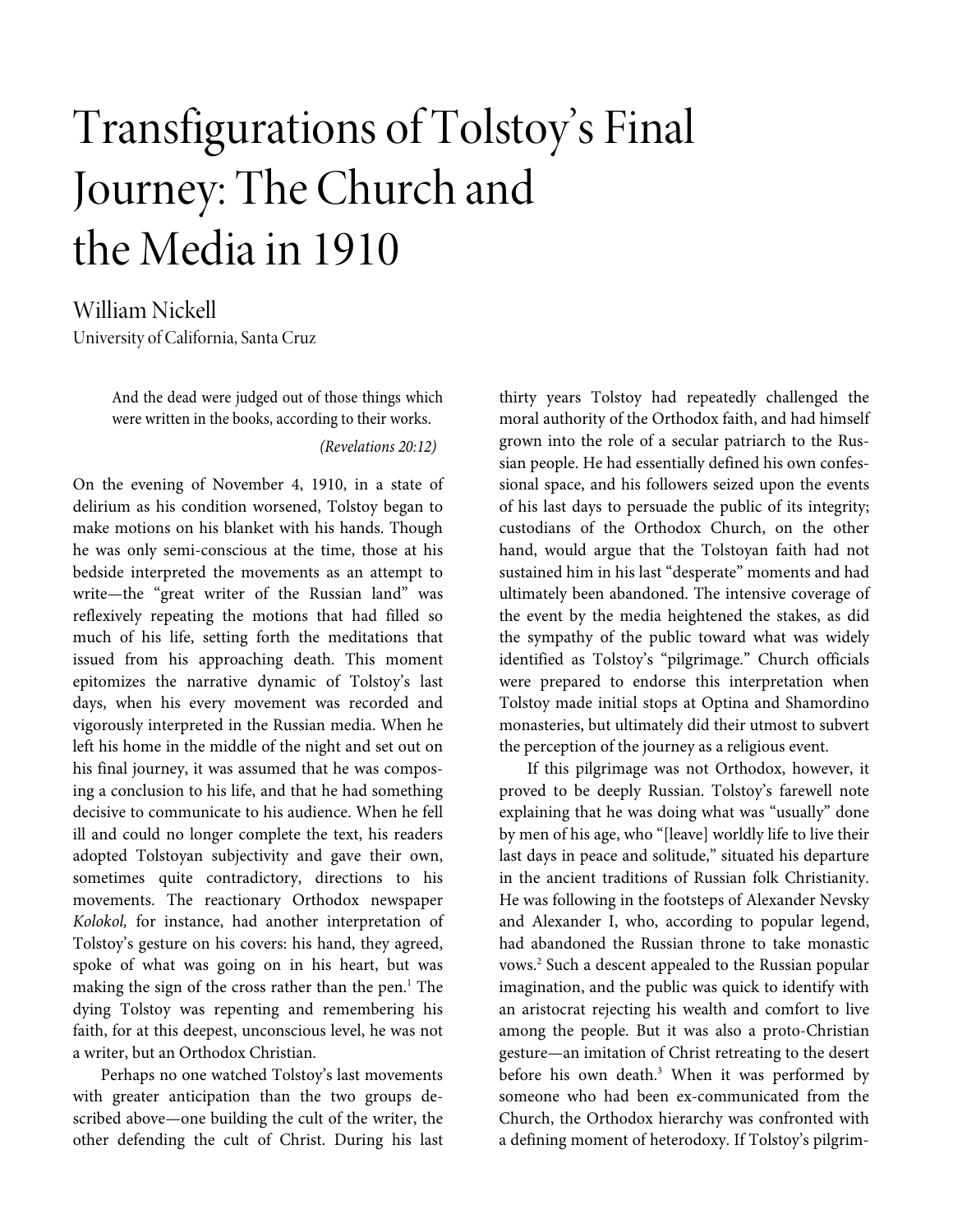age would lead him to peasant huts rather than holy shrines, and if he wished to pray in the forests of St. Sergius to a God that had been known to Buddha as well as Christ, then how could the custodians of the "true faith" condone it? The Church's hopes for the return of a "prodigal son" were frustrated, and they found themselves describing as a "spiritual tragedy" that which the public was inclined to view as a moral victory ("О подвиге").

The hope of Archbishop Arsenii of Novgorod that Tolstoy would "reject his faith in humanity and return to that pure Christian faith, according to which millions of Russians live," quantified the significance that was assigned to Tolstoy's example ("Архиепископ Арсений"). Arsenii's belief in the reversibility of Tolstoy's views, and in the potential for the Church to suddenly reap benefit from its greatest contemporary enemy, explains many of the Church's actions in Tolstoy's last days. They argued that Tolstoy had abandoned his former views and wished to return to the Church, and that he had ended his life as a spiritual fugitive, rather than a seeker, in flight from his own spiritual demons, rather than in journey toward his own Jerusalem. They countered the popular teleology of Tolstoyan triumph with their own view of the author's theology as a dead end. The Church understood that this tale of apostasy would not be as appealing as one of apotheosis, and did all that it could to bring about the story it really wanted to tell—of a repentant Tolstoy affirming the authority of the national Church. They sent emissaries to his bedside in the hope of attaining a last-minute repentance, exploiting every opportunity to make this possible.

When these efforts failed, the Church intended to show that it was the best interpreter of a narrative of which the Orthodox God, and not Tolstoy, had been the provident author. In this, too, they failed, as Astapovo was fashioned in the popular press into a modern Assumption. Church officials then watched as Tolstoy was given a national funeral without their participation or sanction. Their sacred burial rites were incorporated into these ceremonies, which became public demonstrations of rebellion against Church authority.<sup>4</sup> Tolstoy's death proved a defining moment not only for him, but for Russian society as well; as the Russian people argued over what had happened at Astapovo and how their beloved writer should be buried, his

body was made profoundly politic. The pages that follow describe the failure of the Church to pass final judgment on Tolstoy: the public instead made its own judgment, referring to a "Book of Life" written in part by Tolstoy himself, but given final shape by the newspapers that set it into print in November of 1910.

### **I. Tolstoy's Challenge to Orthodoxy**

Tolstoy's confrontation with the Orthodox Church began in the period following his "spiritual crisis" in the late 1870s, after the completion of Anna Karenina. Tolstoy began a study of Christian spirituality, became convinced that Orthodox theology had distorted Christ's principles, and took it upon himself to correct this problem in a series of critical studies and polemical works. He studied the original Greek texts of the Gospels, as well as the work of historians, in an effort to restore the original meaning of the texts. The result of these labors, which Tolstoy would later call his most difficult and rewarding, was a series of retellings of the Gospels: Union and Translation of the Gospels, A Short Summary of the Gospels, The Teachings of the Twelve Apostles, and The Teaching of Christ, Summarized for Children.<sup>5</sup> These works portrayed Christ as a man rather than a divinity, and systematically stripped away the healings, resurrections, and other miracles that, Tolstoy argued, had been written into the text by the builders of the Christian cult. For Tolstoy the Gospels were the foundation not for a mystery religion, but for a system of practical ethics; they described a life that was not preternatural or inimitable, but was instead an illustration of the moral potential of every individual to live according to the precepts that had guided Christ. Tolstoy viewed this argument not as blasphemy, but as a return to the first principles of Christianity.<sup>6</sup>

In his later literary works, spiritual rebirth was often predicated upon rejection of the most sacred rituals of Orthodoxy. "Father Sergius" describes a revered Orthodox monk whose spiritual strength diminishes as his tremendous cult following grows; though Sergius leads an ascetic life and is ascribed the ability to heal, he is motivated by vanity and only begins to lead a Tolstoyan moral life when divested of his fame. Sergius abandons his monastic cave to pursue a true Tolstoyan askesis by tending a garden and teaching peasant children in an obscure Siberian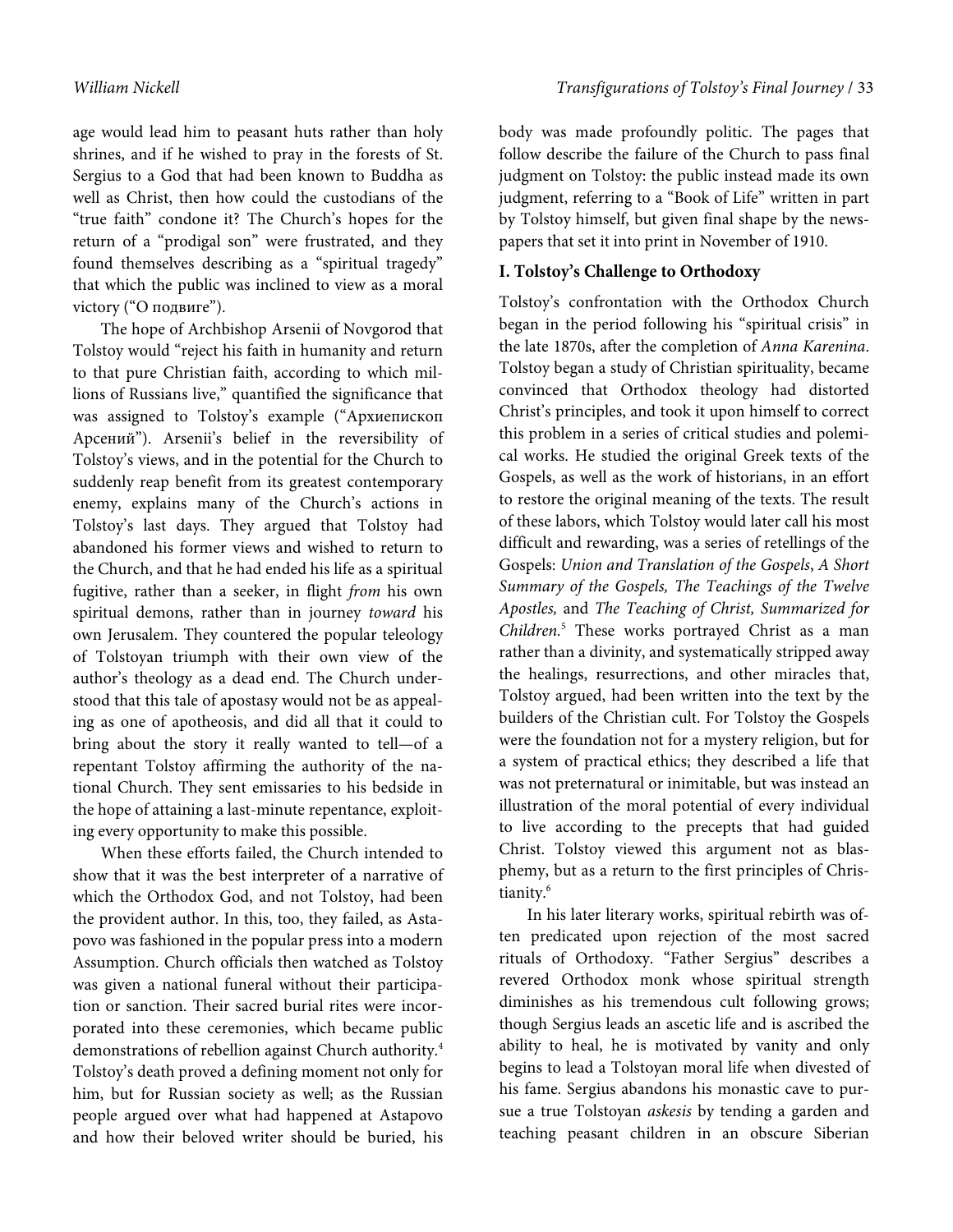village. In "Two Old Men," one pilgrim travels to Jerusalem on a highly ritualized tour of the shrines, only to understand upon his return the moral superiority of his fellow traveler, who had stayed behind to help a destitute village recover from a failed harvest. For Tolstoy "the greatest story ever told" was one of humility and service; ritual and superstition only interfered with ethical practice. The same held true for Christ himself, who in Tolstoy's view held greater meaning as a human moral example than as a divine moral authority.

The Church had little tolerance for the notion that Christ himself might have been a common man. Konstantin Pobedonostsev's oft-quoted complaint to Tolstoy described this essential difference: "After reading your letter, I saw that your faith is one thing, and that mine and that of the Church is another, and that our Christ is not your Christ. Mine I know as a man of strength, healing the weak; but in yours I thought I detected the features of one who is feeble and himself needs to be cured" (PSS 63: 59). Pobedonostev's grim view of Tolstoy's Christ underscores a key element in Tolstoy's debate with the Church; for all his belief in God Tolstoy nonetheless joined in the modernist deconstruction of Christian metaphysics. When he argued that The Kingdom of God Is Within You he described a Protestant sense of personal ethical responsibility, but also a different relationship to God. He had resolved an existential crisis by finding faith in a mortal Christ who offered redemption to humanity not by dying on the cross, but by living a moral life.

Tolstoy's critique of the Church was widely considered the most significant challenge that the Russian Orthodox faith faced in the late nineteenth and early twentieth centuries.<sup>7</sup> The Church found itself redefining Christ for the masses because Tolstoy had redefined him.<sup>8</sup> They watched grimly as Tolstoy became a national conscience, an ethical thorn in the side of the Russian Church and State. He held the government accountable to the tenets of the faith it espoused and challenged the principles of Orthodoxy when they were used to legitimate abuses of human rights.<sup>9</sup> Nonviolence, vegetarianism, and celibacy were brought into the mainstream of ethical discourse by his passionate arguments in their defense and were practiced by schools of his followers across Russia. Tolstoyan

communes were organized in Russia and abroad, while his religious writings were printed in inexpensive editions and distributed by his followers with missionary zeal.

Pobedonostsev, as Procurator of the Holy Synod, joined a host of Church leaders seeking to circumscribe Tolstoy's moral influence.<sup>10</sup> The activities of Tolstoy and his followers were closely monitored by the Church and were often curtailed by criminal proceedings and imprisonment.<sup>11</sup> Threats of eternal damnation were also used, particularly where the impression could be most effective. When Tolstoyans began distributing literature to participants in the Kursk–Korennyi Procession of the Cross, a church along the route displayed an icon of the Last Judgment that depicted Tolstoy burning prominently in Satan's inferno (Солнышко 78-79).<sup>12</sup> Peasants were warned that he was a demonic incarnation who would lead them into the fires of hell. In 1891-1892, when Tolstoy organized a widespread famine relief program in the Ryazan region, local clergy countered Tolstoy's philanthropy by telling peasants that he was the anti-Christ, and that the bread he was giving away was of the devil. Stories circulated that Tolstoy was branding peasants on the forehead with the sign of the devil or buying their souls for eight rubles apiece.<sup>13</sup>

Local parishes throughout the country joined this campaign, and a number of prominent clergymen used the Orthodox cathedral as a bully pulpit for attacks on Tolstoy. The leading Orthodox charismatic of the day, Ioann of Kronshtadt, made the struggle with Tolstoy a personal obsession, publishing sermons and pages from his diary in books and pamphlets that described Tolstoy as the most dangerous of heretics, a companion to Judas, and a pagan "lion/Leo" feasting on Christians (Иоанн). Archbishop Nikanor of Kherson and Odessa was another leading opponent, whose collection of sermons against Tolstoy's teachings went through a number of editions. Though more philosophical than Ioann, he was not immune to infernal flourishes, concluding one oration with a passage from Matthew suggesting that "every tree that does not bring forth good fruit" should be cut down and thrown into the fire (Никнор 60).<sup>14</sup> References to such "cutting down" or "cutting off" are abundant in the Church's anti-Tolstoyan literature, invoking both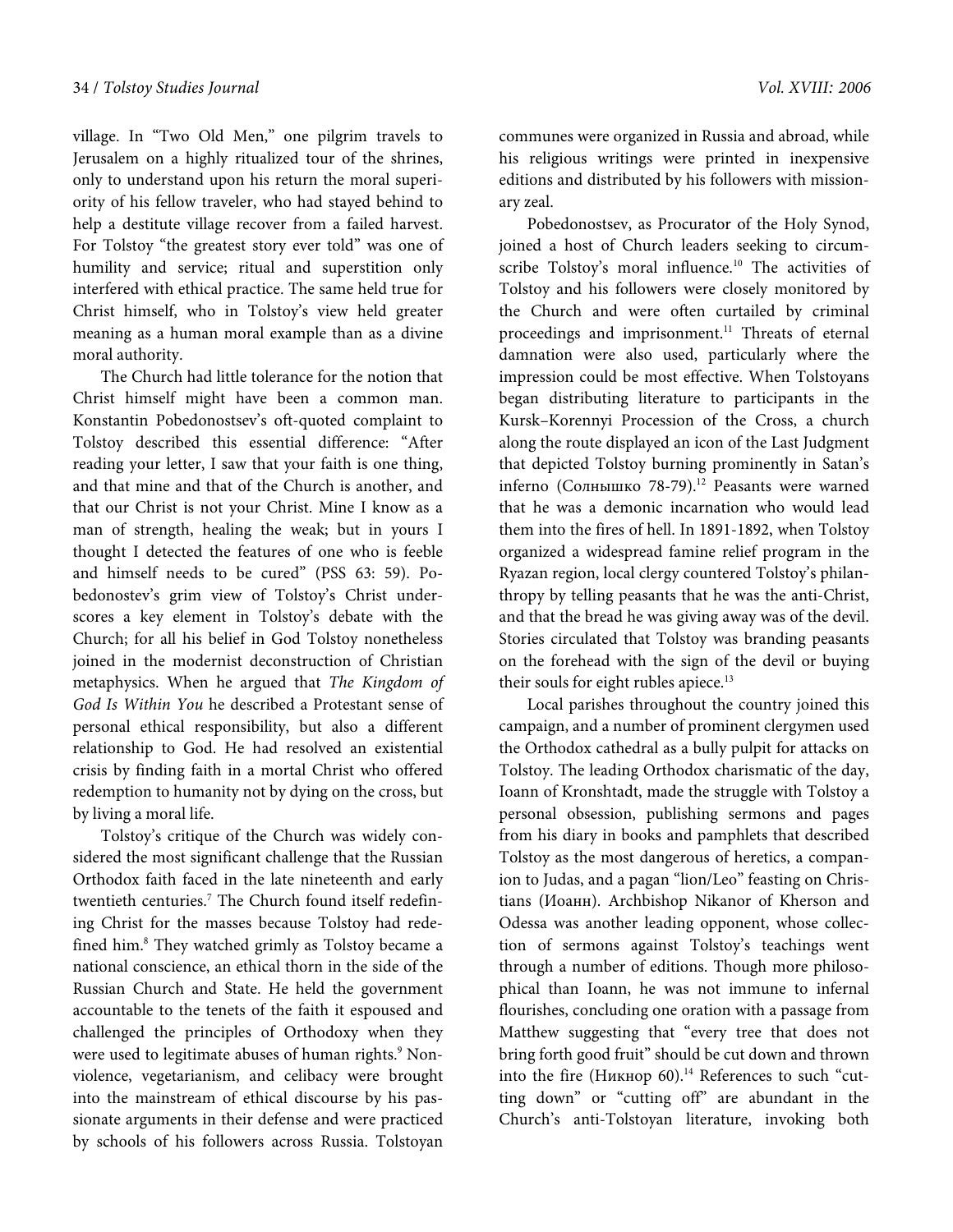divine retribution and the need to cut off, or excommunicate, Tolstoy from the Orthodox Church.<sup>15</sup>

Rumors of such an act had begun circulating in the late 1880s and reached a peak in 1892 during the famine relief campaign in Ryazan. The relief program disturbed the Church on several counts, not only drawing widespread attention to Tolstoy's charity, but also offering a public workshop on his ideas. Peasants were served vegetarian meals by enthusiastic Tolstoyans, who outpaced the Church in exercising the most practical of ethics. Church officials were deeply disturbed by the popular appeal Tolstoy gained through the campaign and began searching for a pretext for decisive action against him.<sup>16</sup> A scandal surrounding the publication of an article in the London Daily Telegraph about the famine (in which Tolstoy assigned responsibility for the peasants' hunger to the Russian aristocracy) seemed to provide the necessary justification, and in fact a recommendation was made at the time to sequester Tolstoy in the infamous Spaso-Efim'evskii Monastery in Suzdal, which had served as a "Church prison" for over 150 years.<sup>17</sup> This measure was not taken at the time due to Alexander III's determination not to make a martyr of Tolstoy. With Alexander's death, however, the campaign for excommunication was revived—in 1896 Konstantin Pobedonostsev wrote to S.A. Rachinskii, concluding a diatribe against Tolstoy with a prediction that the question of his excommunication would be taken up after the coronation of Nicholas II (Позойский 82).

It was not, however, until 1899, when Resurrection began appearing in the journal Niva, that the campaign achieved decisive momentum. The work that ultimately provoked the Church to act was not a political or religious tract, but instead Tolstoy's last novel. Popular history has maintained that it was in fact Tolstoy's caricature of Pobedonostsev in the novel that galvanized the Church's resolve. Whether or not this was in fact the case, Pobedonostsev was hardly the sole instigator.<sup>18</sup> Archbishop Amvrosii of Kharkov, scheming with the Kiev Metropolitan Ioannikii, sent a letter to the Synod urging excommunication and authored a protocol of the official pronouncement (Гормон 129). Tolstoy became seriously ill later that year, and in 1900 Ioannikii circulated on behalf of the Synod a secret letter instructing local Church officials that, in the event of Tolstoy's death, no offices should

William Nickell Transfigurations of Tolstoy's Final Journey / 35

be performed unless Tolstoy had repented beforehand ("Секретный"). In effect, this was a preliminary excommunication, and its language clarifies the extent to which the act was intended to defend both creed and crown: the turn of the century was a time of popular unrest in Russia, and the letter warned that services for Tolstoy, an outspoken critic of both Church and State, might serve as opportunities for political demonstrations. In 1901, as this spirit of dissent spread throughout the country, Amvrosii again proposed excommunication, and this time the Synod agreed.

V.M. Skvortsov, the publisher of Миссионерское обозрение, an influential ally of the Synod, and a vocal anti-Tolstoyan, was given an urgent commission on February 5, 1901, to outline the principles of Tolstoy's beliefs for the use of the Synod. This evidence was needed for a decree that was being prepared by the Synod to protect the Orthodox faithful from Tolstoy's influence by clarifying how he had betrayed his faith (Позойский 78). The Послание they eventually issued was, in fact, not a formal "excommunication" in that it did not conclude with the traditional litany of anathemas. Accounts of the preparation of the document indicate that the Synod worked to soften its language, to construe the gesture as a benevolent effort to point out the error of Tolstoy's ways, and to leave open the possibility that he might return to the Church. Metropolitan Antonii stated this intention in a note to Pobedonostsev regarding the semantic strategy for the edict: "not a judgment on the dead, as they say of the secret protocol, and not an indictment without a hearing, but a 'warning to the living" (Позойский 79). As powerful as its antipathy to Tolstoy might be, the Church found it expedient to take a position that was clearly mediated by Tolstoy's popularity.

Despite their efforts, however, Tolstoy and the public perceived the proclamation as an excommunication. Intended to stigmatize Tolstoy and dissipate his moral authority, the act of the Holy Synod instead magnified his support and drew attention to his heretical beliefs. Indeed, Tolstoy's popularity and authority only grew as a result of the excommunication. Demand for his writings increased, particularly for those that had stimulated the Church's act (many of which had been published only outside of Russia). Tolstoy received a flood of letters of support and found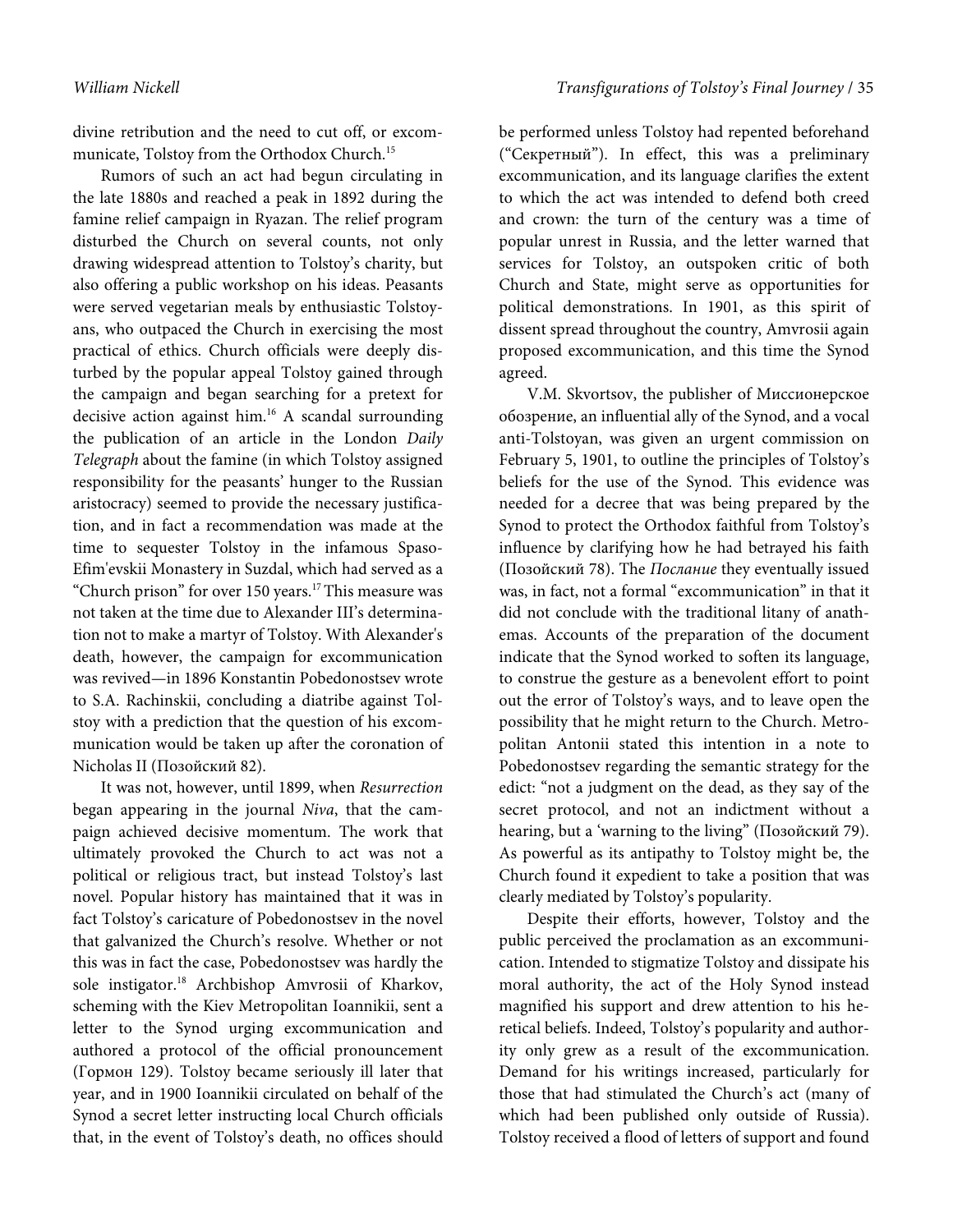crowds of supporters gathering at the entrance to his Moscow home. If the Church believed that it could topple Tolstoy from his lofty pedestal in the eyes of the public, it found instead that the writer's support was often more stable than its own. The Послание missed its mark, and its backfire only added insult to the injury of Tolstoy's "heresy."<sup>19</sup>

When the sympathies aroused by the excommunication rose to yet another peak during Tolstoy's illness in 1901-1902, the prospect of striking the heretic without injuring national pride over his many accomplishments became still more dubious. As Tolstoy's struggles with malaria, typhoid fever, and lung, liver, and heart ailments brought him close to death, the public warmly reiterated the affection and support they had shown at the time of the excommunication. Yasnaya Polyana was flooded with letters from wellwishers, and when it was decided that Tolstoy needed the warmer climate of the south, his train was met with large demonstrations at stations along his route. A crowd of three thousand gathered at the station in Kharkov, sending him off with shouts of support and best wishes for his recovery.<sup>20</sup>

The Church sought a position less antagonistic to these sentiments, which only heightened as Tolstoy's illness progressed. When his condition finally became critical, the Church issued a secret circular (as it would in 1910) forbidding performance of Church services. But it also undertook a more desperate scheme, instructing a local priest to enter the house if Tolstoy was dying and to emerge immediately after his death and proclaim that Tolstoy had renounced his heretical beliefs. This plan was discovered, leading Tolstoy's family and friends to devise a plan to cover up his death until accurate accounts of his passing had been dispatched to reliable sources. Tolstoy finally recovered, but the incident set the stage for his eventual death in 1910, when access to his quarters would be strictly controlled.<sup>21</sup>

The national celebration of Tolstoy's eightieth birthday in 1908 was another difficult time for the Church. Tolstoy confessed his own embarrassment over the fanfare, which included such tributes as the following hymn, found in a handbook on celebrating the event in schools:

### **Hymn to Lev Nikolaevich Tolstoy**<sup>22</sup>

(in three children's or women's parts)

Our wise and gentle teacher Turn to us your sensitive ear The Almighty extended Over you a mighty spirit.

With wise and humble word You prevail over the universe Under God's protection From those heights of peace and quiet.

Draw us little ones to you Let us look upon your face In the light of scarlet mountain dawns Show us the bright path!

We gather grasses from the hills We gather flowers too Singing out in hymns of praise We make wreathes in your honor

Cover our grasses and flowers with your pure gaze Give a greeting answer To our boisterous songs

We will nimbly weave all the rays of your eyes into wreathes We will collect the grain of your blessed speech in baskets

From those rays the light of love The light of love, holy and imperishable Will catch fire in the universe Call us unto you!

We will spread the seed Of your words in a benevolent ring And love for everyone, a great wonder, Will flower anew in the fields

You are a teacher, wise in life A friend to the meek and a father Pride and glory of all the fatherland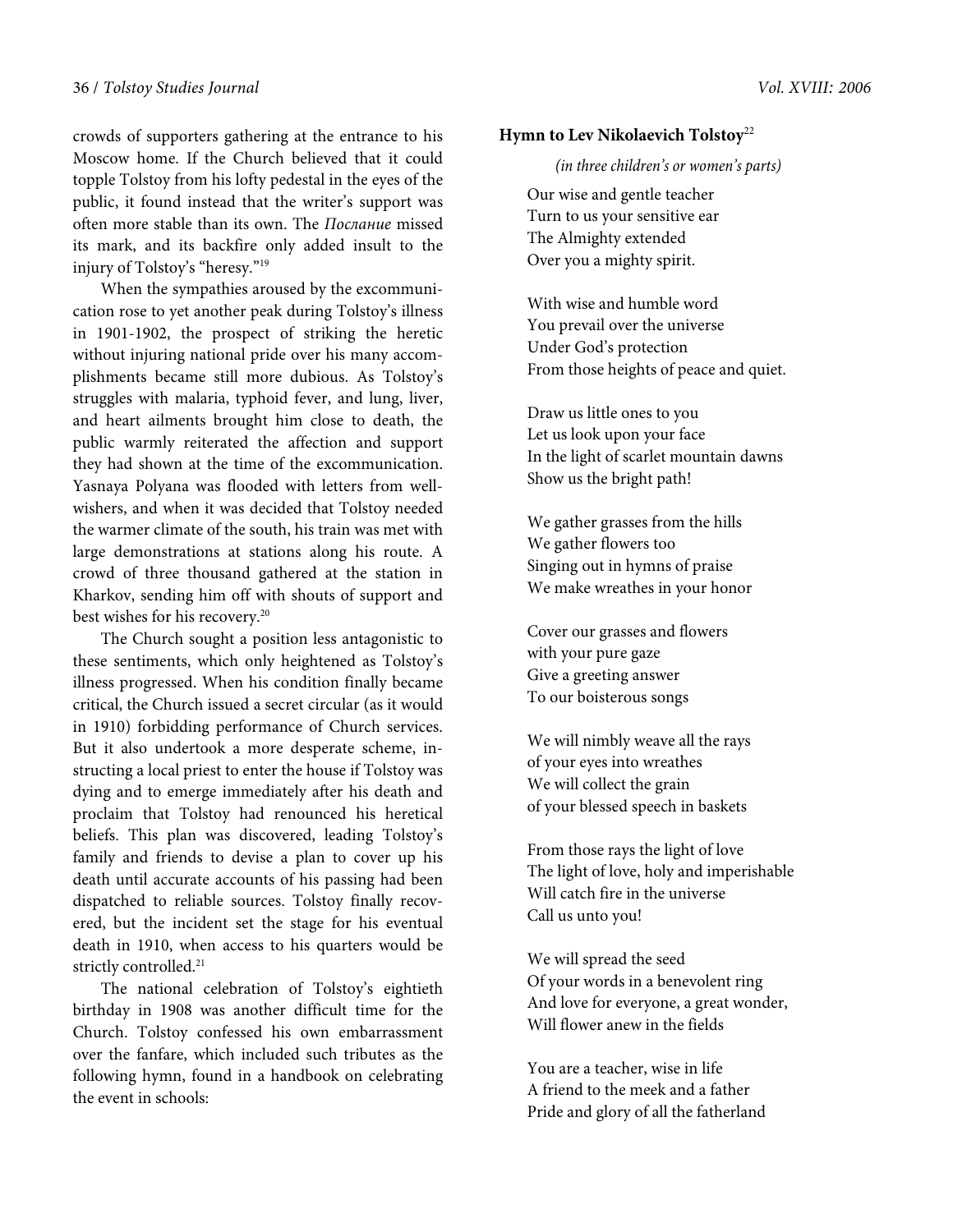You are a wondrous crown of the world. (Гриневская)

Admirers of Tolstoy throughout the world were in fact being urged to join this chorus to sing his praises. A Los Angeles monthly entitled Fellowship, devoted to "religion without superstition," compared Tolstoy to St. Paul, St. Francis of Assisi, and Buddha, and cited his anniversary as the first time in human history that the world would unite in celebrating the birthday of one man. "The celebration of Tolstoy's eightieth birthday, by artists and literary men, by reformers and statesmen, and by men of the world, has a greater significance, and holds a greater promise for the future progress of humanity, than the sailing of any fleet, the outcome of any local election, or the triumph or decline of any church, because it is the race's tribute to a man of principle; and men of principle are the world's ultimate redeemers."<sup>23</sup>

The Church again tried to limit these attentions, instructing clergy to discourage their parishioners from participating in the anniversary celebrations and issuing a statement urging Orthodox believers to boycott the event. Again articles and pamphlets were produced to counter the widespread publicity in favor of Tolstoy.<sup>24</sup> Anxiety over Tolstoy's influence was so high that a local censor seized an issue of the conservative Kharkov weekly Друг народа because it reprinted a Колокол attack on Tolstoy in which his beliefs were elaborated too extensively (Гомон 133-134).<sup>25</sup> In another misstep, a scandal arose over reports that Ioann of Kronshtadt (evidently feeling that eighty birthdays were enough for Tolstoy) had composed a prayer asking the Heavenly Father to rid the earth of the Yasnaya Polyana heretic and his followers (Ковалев 348).

The Church also made benevolent gestures of "paternal" concern for Tolstoy throughout the period of their estrangement; emissaries were often sent to the Moscow and Yasnaya Polyana homes of the "wayward son" with undisguised agendas. Dmitrii Troitskii, a priest in the Tula prison, visited Yasnaya Polyana in 1897 and thereafter took it upon himself, with the blessing of the Tula Bishop Pitirim, to serve as Tolstoy's spiritual advisor. These missionary efforts continued to the end of Tolstoy's life, but two sets of letters between Troitskii and Tolstoy from October of

1910 show little evidence of progress. Tolstoy's second answer to Troitskii, written just five days before he left home, included a passionate resistance to these overtures.<sup>26</sup> The previous year, after a visit by the abovementioned Parfenii, Tolstoy indicated in his diary a particular sensitivity to at least one of the purposes of these visits:

It is especially unpleasant that he asked to be informed when I was dying. If only they don't think up something along the lines of persuading people that I 'repented' before dying. And for this reason I pronounce, and, it seems, I am repeating, that to return to the Church, to receive communion before dying I cannot do, just the same as I cannot before dying speak obscene words or look at obscene pictures, and thus everything that will be said about my deathbed repentance and confession is a lie.

I say this because there are people for whom, according to their religious understanding, confession is some sort of religious act, i.e., a striving toward God; for me any such outward activity, like confession, would be a renunciation of the spirit, of goodness, of the teaching of Christ, and of  $God.<sup>27</sup>$ 

Tolstoy had clarified these feelings before. He had said in 1901 that there could be no discussion of his "reconciliation" with the Church, the very legitimacy of which he did not recognize.<sup>28</sup> Sergei L'vovich recalls his father suggesting that they ask him in his last moments whether he considered his faith to be true; if he could no longer answer with words, he would nod his head (С. Л. Толстой 211) This disposition is corroborated by Ivan Nazhivin, who writes that a month before his death Tolstoy told him: "I would sooner give the bodies of my children and loved ones to be ravaged by hungry dogs than to summon some sort of special people to perform a religious ritual over their bodies" (Наживин 78).

# **II. The Events of 1910**

In spite of such statements, when Tolstoy left his home and appeared at the monasteries of Optina and Shamordino in fall of 1910, the Church found renewed hope for reconciliation. When Tolstoy's stay at the two monasteries ended abruptly after less than three days, the Church endeavored to prove that he had wanted to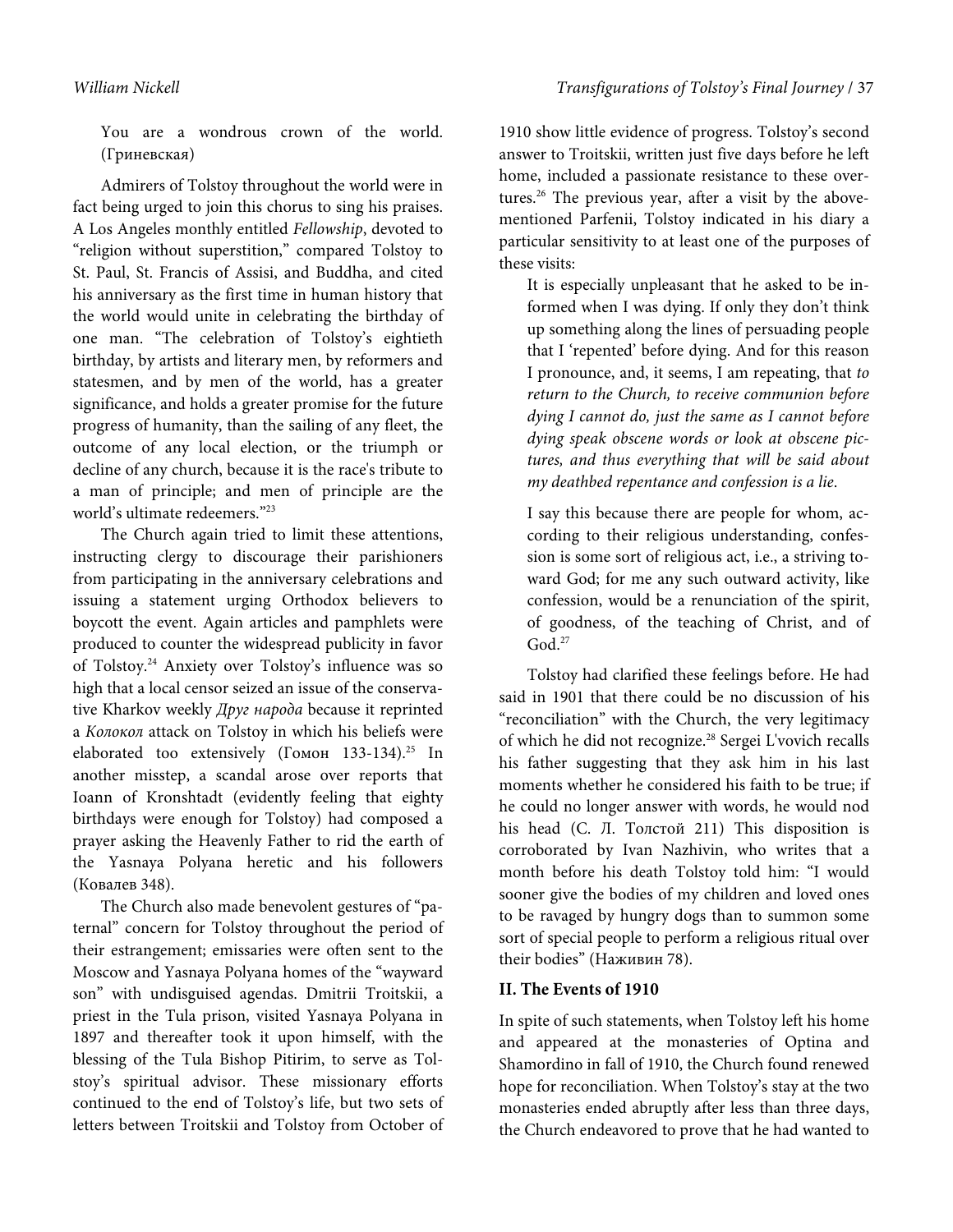stay longer, but had been hurried away by enemies of the faith. Reports from the monasteries offered some support for this effort: Archimandrite Ksenofont of Optina reported that upon his arrival Tolstoy had asked if it wasn't unpleasant to the caretaker of the monastery's lodgings to admit one who had been excommunicated from the Church and later had inquired about the elders, asking if the elder Iosif was receiving visitors. The next day a mysterious young man had arrived and had spent a long time with Tolstoy writing something in his cell. (This latter figure was P. A. Sergeenko, whose appearance at this juncture would prove a key piece of evidence in the Church's version of events—he would be portrayed as an agent of Chertkov, sent to roust Tolstoy from the enemy camp.) The Abbess Ekaterina of Shamordino reported on Tolstoy's interest in renting a nearby hut and on his sudden departure, apparently under the influence of letters brought by his daughter Aleksandra L'vovna.<sup>29</sup>

These reports were forwarded to the Synod in Petersburg, which used them to organize its subsequent maneuvers around Tolstoy's deathbed. Metropolitan Antonii instructed Bishop Veniamin to send father Iosif to Astapovo "to offer the Count a spiritual meeting and religious consolation with the goal of his reconciliation with the Church…" (Дело 405). When Iosif, about whom Tolstoy had inquired at Optina (and with whom he had previously discussed spiritual matters), was unable to make the journey, another monk, Varsonofii, was sent in his place.<sup>30</sup> Varsonofii was given instructions to exploit every possibility to meet with Tolstoy and bring about his reconciliation with the Church. This plot was abetted by the Ministry of Interior, as Petr Stolypin sent a special agent with orders to work to facilitate this process, telling him that the Tsar himself very much wanted Tolstoy to die at peace with the Church.<sup>31</sup>

Varsonofii arrived at the station with another monk, Panteleimon, only to find that Tolstoy's quarters were off limits to them. Aleksandra L'vovna refused to inform her father of their arrival or to meet with Varsonofii herself.<sup>32</sup> He appealed to one of the doctors, Nikitin, who told him that the physicians had decided unanimously that no outsiders should be allowed into Tolstoy's quarters, as any disturbance might critically worsen his condition. The best Varsonofii could do was to elicit a promise from Andrei L'vovich, the best ally of the Church among the Tolstoy children, to help him receive an audience. As Varsonofii explained in his report, he remained at the station, "twenty steps" from Tolstoy's quarters, ready to come to him at any moment.

He was never granted this opportunity however, nor was Bishop Kiril of Tambov, who was given a special train to Astapovo and arrived on November 5, nor Bishop Parfenii of Tula, who like Varsonofii was commissioned by Antonii and Lukianov, but arrived only on the November 7, several hours after Tolstoy's death. When Varsonofii was refused access, the Synod pinned its hopes on Parfenii, who was himself a member of the Synod, and who had reported two years earlier that Tolstoy appeared to be undergoing a spiritual transition that was bringing him closer to the Church. When he learned that he had arrived too late, Parfenii fulfilled his other commission—to determine if there were any indications of repentance that might allow the Church to give Tolstoy a Christian burial. He met with Andrei L'vovich, who had introduced himself to Parfenii two years earlier as the only Orthodox believer in the family, and who was seen as the most likely to provide the sort of information the Synod wanted.<sup>33</sup> Andrei reported, however, that there were no signs that his father had wanted to reconcile with the Church, and that the family had decided against an Orthodox funeral.<sup>34</sup> (The latter came as a surprise to Parfenii, who had information suggesting that Sofia Andreevna and the Tolstoy sons were sympathetic to the Church's designs. In his long report to the Synod he related how Sofia Andreevna had recently asked the local priest, Tikhon Kudriavtsev, to bless the house and sprinkle it with holy water to rid it of the spirit of Tolstoy's disciple, Chertkov.) Before leaving Astapovo, Parfenii declined to perform services for Tolstoy at the local Church—the first enactment of what would be a ritual refusal across Russia.

Back in Petersburg, officials had been poised to accept any sign whatsoever of contrition as sufficient to reinstate Tolstoy in the national Church. Russkie vedomosti reported on November 6 that Stolypin was pushing for retraction of the excommunication and that the Synod was doing everything it could to make this possible. But though they had fashioned a collection of evidence that Tolstoy was changing his orienta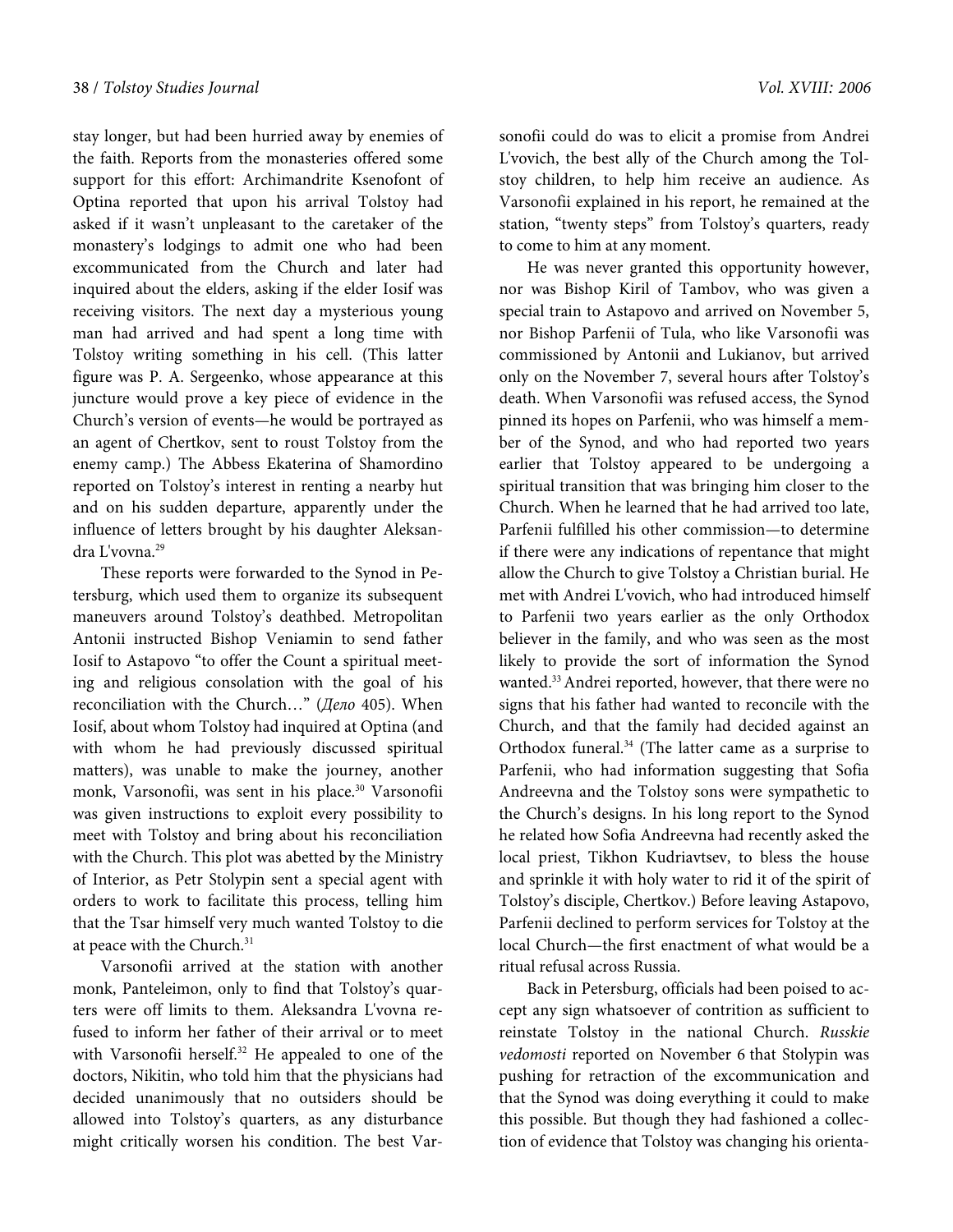tion toward Orthodoxy, none of it proved substantial enough for their purposes. They met for three hours on the evening of November 7, and although some members were in favor of re-communication, as were the Council of Ministers and Lukianov, they stood in the minority (Последние 95-99).<sup>35</sup> Though they wished to make some gesture of reconciliation, the Synod found no basis for this in the actions of the deceased or the will of the family, and finally decided to prohibit all services for Tolstoy.<sup>36</sup>

The Church thus relinquished its authority over Tolstoy's burial rites in what was to be a highly symbolic national funeral. They were able to exercise only a negative authority—in the prohibition of services, censorship of public pronouncements, and isolation of the deceased heretic from the public. On these counts the government again offered its services: Tolstoy's body was transported in a freight car on a heavily guarded train, and transportation to the funeral, held at Yasnaya Polyana just two days after his death, was limited to a few trains coming from Moscow. Other public commemorations of the event were strictly prohibited, not only by the Church, but by the state police as well. The Ministry of Internal Affairs ordered that announcements of religious services in papers should receive police clearance to ensure that they were not used as a ruse for "anti-government demonstrations."<sup>37</sup>

The Church, meanwhile, continued to fashion its own story of Tolstoy's last days based on detailed accounts of his visit to Optina and Shamordino and the report of Bishop Parfenii from Astapovo.<sup>38</sup> While the full extent of these efforts was only revealed during the Soviet era, the Church intentionally revealed some its efforts to the public at the time. The newspapers were informed of the deliberations of the Council of Ministers and Holy Synod, and reported on telegrams sent to Astapovo from the Bishop of Ryazan and Princess Kurakin urging Tolstoy to repent ("Vecherniaia"). The newspapers likewise carried Metropolitan Antonii's dramatic appeal to Tolstoy at Astapovo:

From the very first moment of your break with the Church I have prayed and do pray unceasingly that the Lord will return you to the Church. It may be that He will soon call you to His judgment, and I beseech you now [as you are sick] to make your peace with the Church and with the Orthodox Russian people. May the Lord bless and keep you.—Metropolitan Antonii.<sup>39</sup>

They also reported that Metropolitan Antonii cried when he learned of Tolstoy's passing.

While these stories may have been leaked to the press to soften the image of the Church, they fit into a larger pattern of ambivalence. Newspaper interviews with Orthodox clergy reveal a great deal of confusion and uncertainty. Some had hastened to welcome a repenting Tolstoy, whose return could bring, as Archbishop Arsenii of Novogorod admitted in an interview with a Moscow reporter, tremendous benefit to the Church ("Архиепископ Арсений"). Most took more cautious positions. One priest commented that if Tolstoy was indeed returning to the Church, then it was a joy for Orthodox faithful to see this "great, wondrous work" performed by a merciful God; if, however, Tolstoy was simply fleeing his family situation, then these circumstances proved that the famous writer had lost his reason, which would explain his "abnormal, rash outbursts toward everything sacred" ("О графе").

It happened that the Church's vision of a "great, wondrous work" was not being carried out. The mourning of Tolstoy became another un-Orthodox spectacle, as the traditional rites of the Church were appropriated and given new meaning. First was the viewing of the body in the home of Ozolin, who, as a Lutheran, had no traditional Orthodox icons or candles (Максаков 353). Orations were performed not by priests, but by young students, who led crowds all over Russia in singing "Eternal Memory," a song from the Orthodox funeral ceremony that was strictly prohibited for non-believers. "Civil panikhidi" were held in theaters and movie-houses, where crowds stood in demonstration of their respect for the deceased and demanded cancellation of performances. When the Church refused to perform services for its great enemy, the public simply improvised their own, demonstrating that their claim on these sacred rites transcended their faith in Orthodoxy.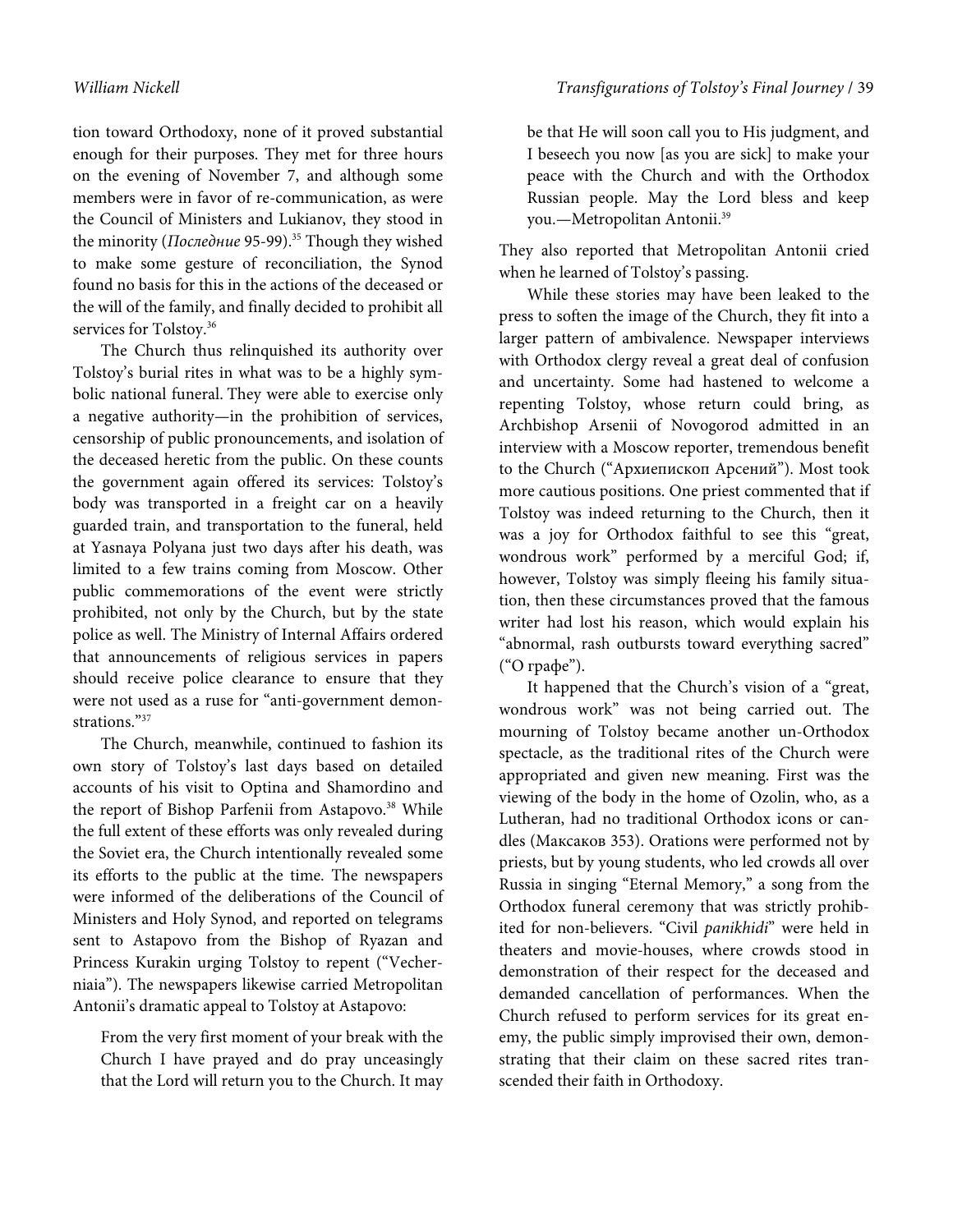In the process of these transformations, the Church was recast not as an agent of God's mercy upon the dead, but instead as a vengeful, earthly body, administering sacred rites according to its own political will. Thus in many of the Tolstoy ceremonies the Synod's decision to obstruct the process of mourning became a focal point for anti-Church sentiment. At a Petersburg University gathering on November 8, one speaker referred to the "holy fathers" who had excommunicated Tolstoy with "blood-stained hands" (Литературное 338). The next day, defiant students packed the Armenian Church, which had agreed to perform services for Tolstoy, and later that day demonstrators gathered in the Alexander Garden, across from the offices of the Synod.

The public insistently assigned to Tolstoy sacred space that the Church had denied him and thus, in essence, had itself abandoned. After the funeral, this process continued as the small mound in the woods of Yasnaya Polyana became a national shrine. The papers reported on daily gatherings at the grave, which were punctuated by practices traditional to Christian relic veneration. University students gathered at the grave singing "Eternal Memory" and reading from Tolstoy's Circle of Reading (a spiritual anthology that here stood in the place of traditional Orthodox prayer books). A Greek pilgrim gathered some soil and asked the estate steward to give him a stamp verifying that the earth was from Tolstoy's grave ("К кончине") Newspapers also reported rumors that the grave was harboring supernatural forces: a tall bearded man had appeared suddenly from the dark and fallen to his knees at the grave, weeping and praying for a long time; on another night a small, wrinkled old woman flew down, and when a watchman shot at her, she just laughed and flew away.

The convergence of witch and pilgrim upon the grave in the woods of Yasnaya Polyana suggests the blend of Christian and folk belief that played upon the popular imagination surrounding Tolstoy's death. The grave itself, a simple mound at the end of a wooded alley with no cross or other marker, stimulated this imagination. It is situated where, Tolstoy's brother had told him as a child, a magical green stick was buried; if found, the stick would bring human happiness. Even as his burial eschewed Christian practice, the folkloric utopia that inspired it betokened a vision of human

redemption to which the Church still wished to lay claim. The lone grave is suggestive of the enigma that is buried there—a writer estranged from his national Church, but close to his people and his native land.

The Church itself demonstrated a degree of "dualfaith" regarding Tolstoy. On the day of Tolstoy's funeral, the newspaper Rech' carried a series of articles showing that Christian sympathies were in fact divided. One interview with a high-ranking informant

# ЛЕГЕНДЫ О МОГИЛЬ ТОЛСТОГО.

Въ окрестностяхъ Ясной Поляны все настойчивее и настойчивъе начинаютъ пиркулировать слухи о необычайныхъ явленияхъ, происходящихъ будто бы на могить Льва Николаевича. Такъ. разсказывають, что на-дияхъ ночью неожиданно изъ тьмы явился на могилу высокій старецъ съ большой фородой. Стражникъ интушъ отъ испуга вастыль на месть. Старець упаль на могилу на колени и долго рыдая молился. Потомъ сить всталь, и, обратившись къ стражнику со словами: «не бойся, я ничего худого не сде-

даю», исчезъ.<br>Въ другой разъ на могилу ночью сверху прилетвла маленькая сморщениях старушка и свла на могилу. Стражникъ выстрелилъ изъ ружья. Старушка тихо засмеялась и улетьла. Среди крестьянъ все упорнее и упорнее распростраято вивсто него похороненъ другой старецъ.

(Одесские новости, 19 December 1910.)

revealed that some in the Church felt that it was a mistake to excommunicate Tolstoy, who was rightly called the conscience of the world. Church leaders had dealt too formally with Tolstoy, who deserved the same sort of liberal understanding that had been accorded St. Francis of Assisi in his time (G—t') An Orthodox priest wrote a letter to the editors urging the Church to forgive Tolstoy, just as Christ had been forgiving toward his tormentors.<sup>40</sup> A longer article also appeared by the Old-Believer Bishop Mikhail, who presented an exalted description of Tolstoy's struggle to renew the Christian faith, and argued that Tolstoy was guilty of nothing except, perhaps, being blinded by love. The Church, Mikhail argued, needed dissent in order to grow and develop, and Tolstoy had relegitimized the faith for people who could not believe in the traditional manner (Михайл). Even in Kharkov, whose Archbishop Amvrosii had been a primary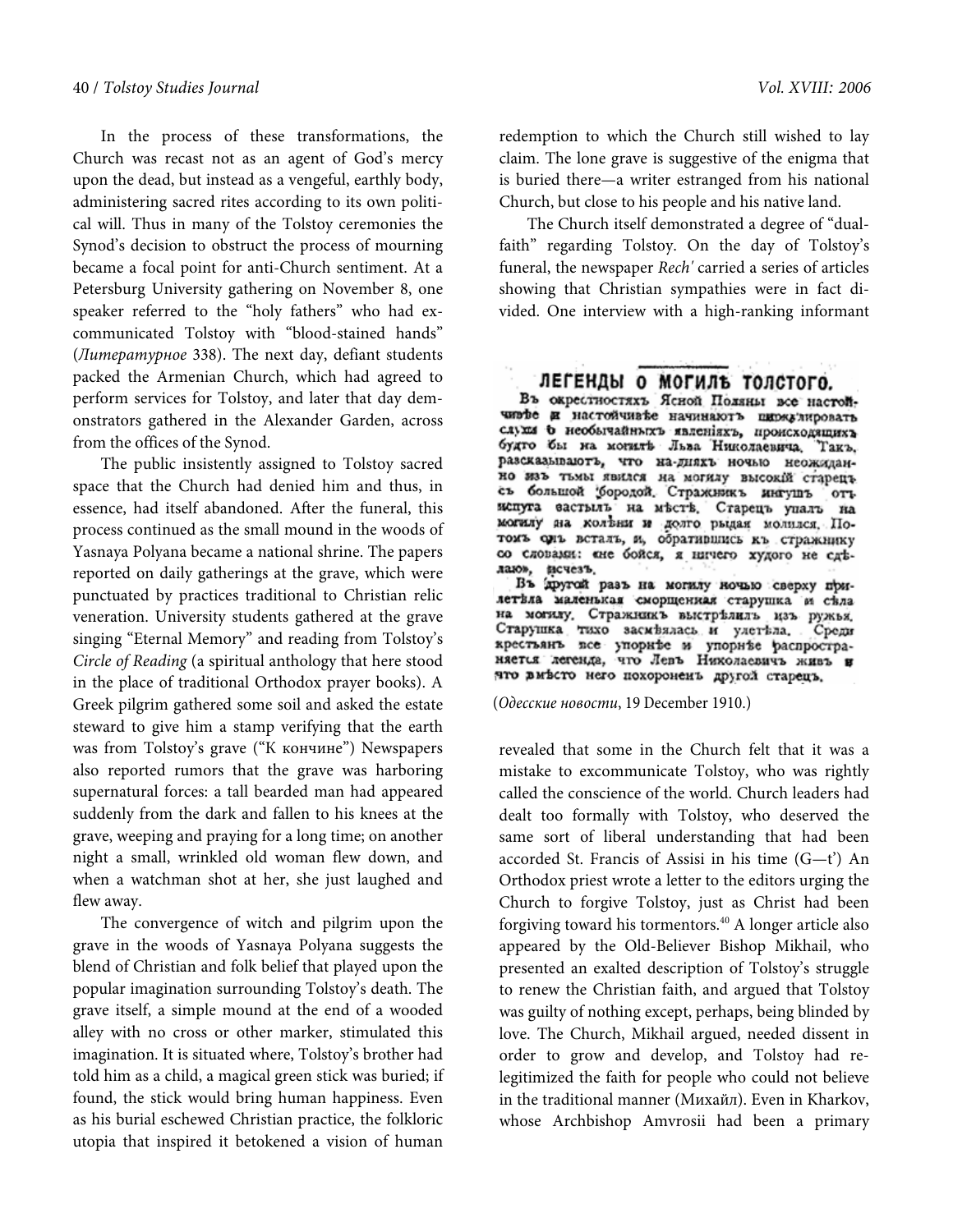instigator in the excommunication, a priest argued in a local newspaper that Tolstoy was not expelled from the Church (because he was not anathematized), but had instead left of his own volition; refusal to pray for him was the result of a political agenda and revealed a lack of true understanding of the relation of the Church to "the fallen" (Священник И. Л.). $41$ 

If Church officials were liberal on any count, it was in their generous attention to the matter of Tolstoy's visits to Optina and Shamordino, which they viewed as an attempt to return to "the bosom of Orthodoxy." The Tolstoyans were adamant that Tolstoy had gone to the monasteries only to visit his sister, and that if he did intend to spend time there it was not so that he could take monastic vows. Even the anarchist Petr Kropotkin, far away in England, could discern this, and wrote a letter to the London Times to clarify reports that Tolstoy had considered renting a hut near Optina; he explained the Russian tradition of secular communities surrounding monasteries and offered his opinion that it was impossible that Tolstoy would so suddenly and radically renounce beliefs he had held for thirty years. $42$  The renunciation that was so improbable for Kropotkin nonetheless figured repeatedly in the narratives of the Church, which are equal in variety and interpretive energy to those of the Tolstoyans.

This was particularly true of the reactionary wing of the Church, who told dramatic tales featuring Tolstoy as a spiritual fugitive who fails in his "escape" and attempted return to the Church. On November 4, Kolokol carried a story entitled "Thou Hast Conquered, Galilean!" describing Tolstoy as a godforsaken apostate unable to find refuge for his troubled soul. According to their account, he was spooked from Yasnaya Polyana by a dream and fled to Optina, seeking comfort under the wing of the Church that he had so vainly profaned. Tolstoy was not prepared, however, for the ascetic life, as his much-publicized ascetic tendencies in his later years had been empty affectations ("simply the amusements of a rich landowner"). Thus after traveling just a short distance in the rain he had already fallen mortally ill and would end like Julian the Apostate, vanquished by Christ ("Ты победил"). Another Kolokol piece ("From Whom Was He Running?"), its author claiming to "see through" the current publicity, described Tolstoy in

"flight" from the "demonic influence" and "spiritual captivity" of the Tolstoyans, who wished to prevent his return to the Church ("От кого").<sup>43</sup> A similar story in the Black Hundreds newspaper Russkaia Zemlia entitled "What Was He Running From?" claimed that reports of Tolstoy's calm death were not true, as an eyewitness from Astapovo had informed them that many who visited Tolstoy's body as it lay in state at Astapovo had been troubled by the look of horror and suffering in his face. Decrying the lack of Christian rituals that might have assuaged this suffering, the author tendentiously concluded, "God preserve anyone from dying like that," a plea that offered less sympathy than judgment (Петр). $44$ 

One can detect a certain pleasure in these accounts of Tolstoy's "cruel end," for they confirm the authority of Christianity over the Tolstoyan life narrative. I.K. Sur'skii describes how Ioann of Kronshtadt predicted such a demise for Tolstoy, and offers a fantastic version of the manner in which this vision had proven prophetic. Writing from outside the country and thereby relying on second-hand information, Sur'skii (perhaps unintentionally) muddles the facts a great deal, while adding his own spurious details: hounded by visions of demons, a contrite Tolstoy comes to Optina monastery, intending to spend his last days there, only to be "caught" by his daughter and the family doctor, who succeed in drugging him and whisking him away by night. Worse still, the dose of tranquilizer is too strong for the declining Tolstoy and induces his fatal illness. Around this time a monk on Valaam Island reports seeing a vision of Tolstoy running toward one of the churches there, being chased by a pack of devils who hound him into a chasm in the surrounding cliffs (Сурский 170).

Surskii's remarkable tale, though perhaps not typical of the Church's Tolstoy lore, expresses in a rather naked metaphor what many Orthodox clerics worked to do in the wake of Tolstoy's death. They wished to show that death as a downfall, a horrid spectacle from which Christians would avert their eyes. Works such as the 1911 anthology The True Face of Lev Tolstoy suggested an unmasking that would reveal the horror beneath what, by popular account, was a story of triumph (Ледовский). Contributors to the collection blamed the "pagan-anarchist" Tolstoy for the suffering of his followers, who had been imprisoned, lashed with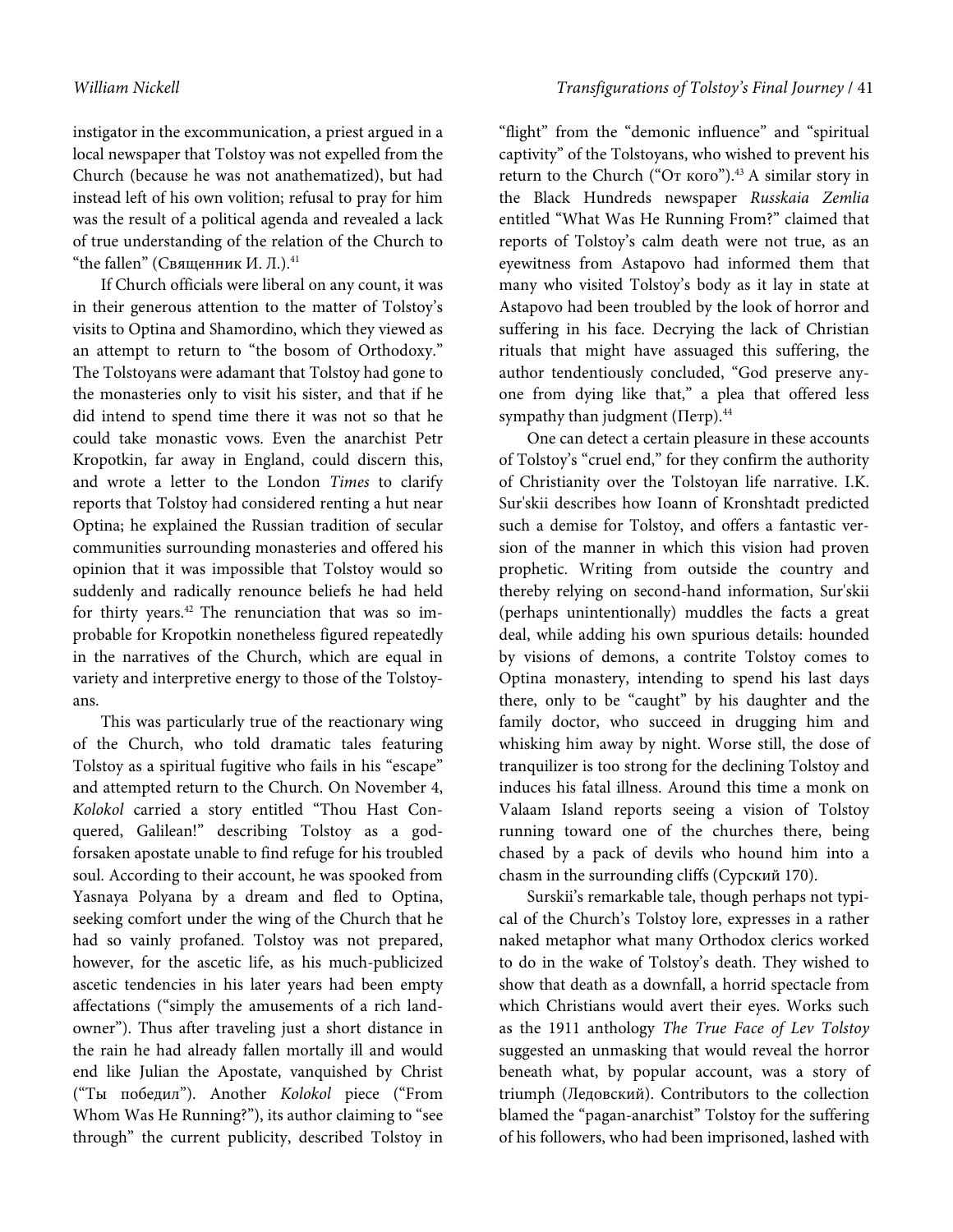knouts, hanged, and exiled. An Ioann of Kronshtadt piece warned: "This is a roaring Leo [lion], looking for someone to devour." The concluding piece, "The True Representation of the Death of Tolstoy," drew explicit attention to the "horror" of Astapovo, which some of Tolstoy's admirers had dared call his Calvary. The author was willing to allow the "treacherous" Jews to place Tolstoy on Golgotha, but not upon the central cross:

Look, you insane Jews, at our contemporary rational world Golgotha and the human disgrace that surrounds it and, as much as you are able, look more honestly: maybe you will see that your idol the Judas Tolstoy endured a great deal of suffering and torment in his last week and died as it turns out on the left side of Christ the Savior and His Holy Church.<sup>45</sup>

This "world Golgotha," such arguments suggested, was simply a repercussion of the spiritual violence that Tolstoy visited upon his readers.<sup>46</sup> A 1911 tract published by Skvortsov and Kolokol depicted Tolstoy as a prideful, inveterate man who dropped out of school to lead a dissolute life of gambling and carousing, then got married and came to his senses a bit, only to turn in his later years against everything sacred in the Christian and social order. The outcome of this spiritual anarchy was predictable: in his last days, overcome with hatred for his family and surroundings, Tolstoy ran from his home "as if he wanted to repent, but God gave him over into the hands of the very people he had corrupted, and they didn't allow him to repent, and the 'impudent profaner' died a refugee under a stranger's roof, like the hateful Cain, after the murder of Abel, having run from his own land and people…" (Варжанский). That Tolstoy's ideas were inherently alien to the Russian people was illustrated by his own estrangement from his home and heritage.<sup>47</sup>

The propaganda issued by leading institutions of the Church was often no less strident and took up the same themes of flight and alienation. The revered Trinity Monastery of Sergiev-Posad issued a book on Tolstoy's death by Bishop Nikon, who had drawn notice for his venomous contributions to Kolokol and Russkaia znamia (Никон). Nikon directed colorful invectives toward various enemies in the Tolstoy camp, from Prince Mescherskii (who was sharply

critical of Nikon's treatment of Tolstoy) to the smokers at Tolstoy's funeral: "A cinematographer immortalized the smoke of the people smoking cigarettes at the grave of the deceased—how wonderful is prayer, the singing of 'Eternal Memory,' with cigarettes in your lips!" It was good, Nikon continued, that the Church had closed its doors to the likes of these… (Никон 25). A pamphlet published and "blessed" by the Kiev-Caves Monastery entitled "Who Was Lev Tolstoy?" offered scarcely more Christian charity, concluding that Tolstoy was "the most evil enemy of the Church of Christ, a shameless blasphemer, an enemy of Christ our Savior and a lying infidel" («Кто такой 4).

As they defined where Tolstoy "was really going," who he "really was," and what was "really the truth," the shrill voice of the Church often stood in stark contrast to that of the secular press, which answered with such benign publications as the Moscow collection Who Was Tolstoy (According to the Best Opinions in the Russian Press) (Kem).<sup>48</sup> At times the Church itself found a more moderate tone. A Riazan pamphlet entitled Where Is the Truth? (On the Current Question of L.N. Tolstoy) set forth the basic reconciliation story but produced more substantial evidence and offered a more forgiving conclusion. Lamenting that Russia's great genius was isolated from his Church, the authors suggested that Tolstoy was something of a victim of the troubled times that he had helped to create ("Где"). In a November 22 lecture on Tolstoy, Metropolitan Antonii adopted a similar strategy. Antonii viewed Tolstoy as a "Russian national philosophical writer" whose "theoretical cosmopolitanism contradicted the national spirit of his philosophical sensibility."49 Antonii argued that the very foundations of Tolstoy's thinking were essentially alien to the Russian people. Though he had attracted a following in his native land, Tolstoy was in essence a false prophet, and the national crisis provoked by his death was the result of the contradictory nature of his legacy. Plagued by spiritual pride, Tolstoy could not resolve these contradictions; this was why he lacked moral tranquility and spiritual calmness, and why he could lead his literary heroes (such as Levin and Nekhliudov) toward, but not to, moral rebirth. Nor could Tolstoy achieve that goal: "Tolstoy himself, standing at death's door, stood only at the doors of the teachers of the repentance of the holy Bible, but could not go in and died without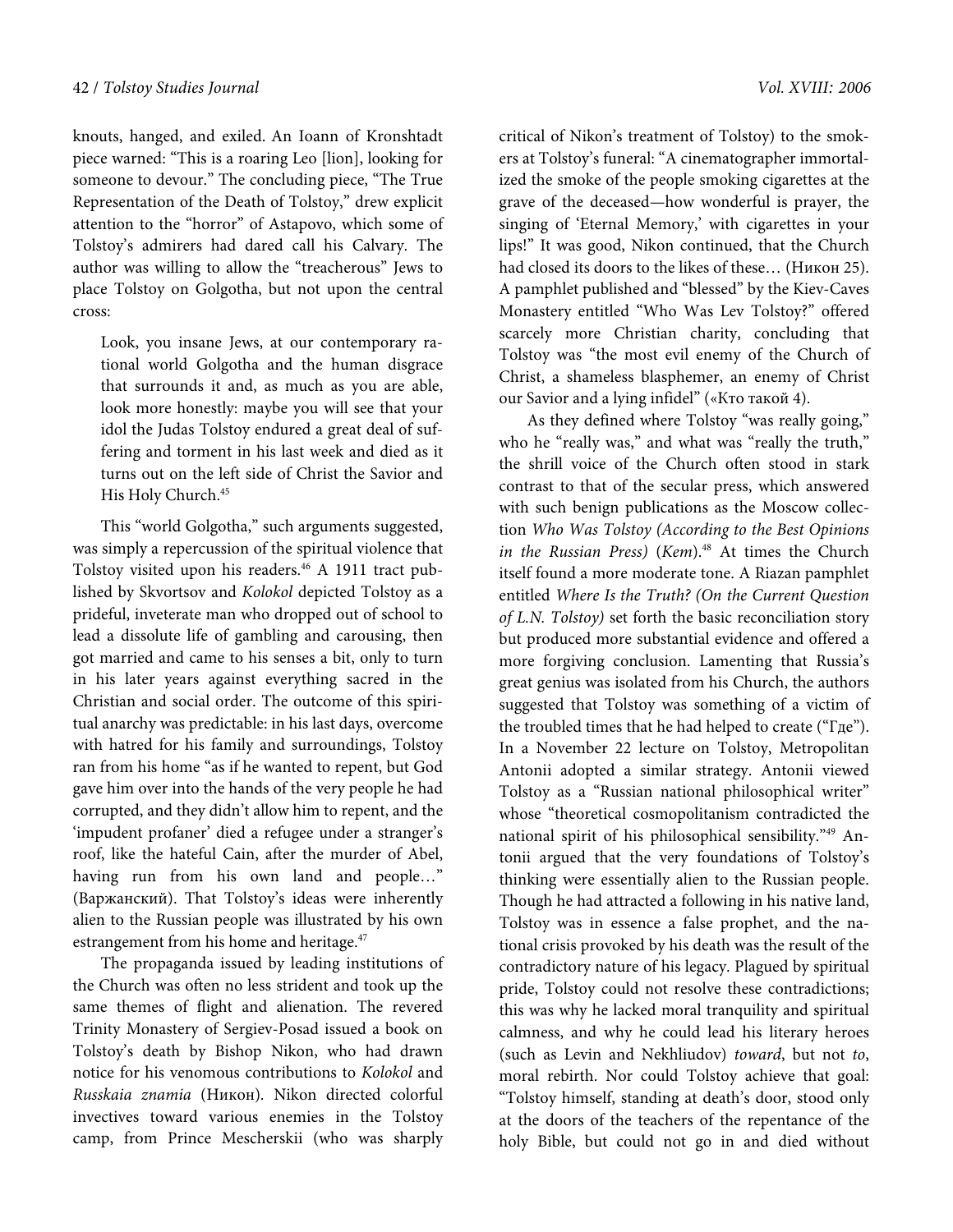making peace with God" (Антоний 267). This unresolved spiritual crisis explained too the scenes following his death—the funeral demonstrations that confused mourning with militancy and were based on misunderstanding of Tolstoy's teachings. Quoting Tolstoy himself, who said that only two of every hundred readers of his novels had read his philosophical works, Antonii argued that Tolstoy's last narrative was being read by people ill-equipped to interpret it (Антоний 268).

The Church, on the other hand, was quite prepared to take "proper" measure of Tolstoy on his day of reckoning. The January 1911 issue of Missionerskoe obozrenie took up this agenda explicitly in Nikolai Chepurin's "The Life and Deeds of Count Lev Nikolaevich Tolstoy Judged According to His Teachings." Chepurin gave a long account of the contradictions in Tolstoy's teachings and practice and suggested that writers should not urge others to do things that they themselves could not, or did not, do (Чеперин).<sup>50</sup> From this perspective Tolstoyanism was spiritually unviable, and its legacy was a two-fold mortality: the excommunicated Tolstoy would be denied eternal salvation, and his teaching would prove equally perishable. Missionerskoe obozrenie continued to drive this message home in the months following Tolstoy's death. A report on sectarianism observed that Tolstoy's followers had not shown any special activity in the wake of his death, which was attributed to these same contradictions and to doubts raised by Tolstoy's flight to the monasteries and subsequent "tragic" death ("Сектанство"). Tolstoy's lack of faith in an afterlife, they argued, undermined his appeal, for belief in life beyond the grave was the most important article of faith for the people. In the April issue, a piece by an anonymous priest was entitled "Where Did He Arrive?" a question that was answered by a pathetic description of Tolstoy's homely, lonely grave (Православный 975-979).<sup>51</sup> Tolstoy, the author argued, had finally understood the emptiness of his life and illegitimacy of his ideas, only to be denied refuge in Optina by his own followers.

## **Conclusion**

As they equated Tolstoy's death with his ideas, Orthodox interpreters joined their secular counterparts in investing it with parabolic meaning. Even as they worked to deconstruct the notion of Tolstoyan apotheosis, they effectively helped to shape the story of Tolstoy's death into a national narrative. For the Orthodox, Tolstoy found no salvation: his grave was a dead end, where he and his ideas would be forgotten. A vast outpouring of elegiac remembrance showed, however, that much of the public had no interest in such a renunciation of Tolstoy's talents. They saw more value in a narrative of triumph, and even if it was not clear what Tolstoy had taken with him as he left this life, they did not wish to divest that obscure legacy of some great meaning. For those sympathetic to Tolstoy's morality, his death itself could provide this meaning: it could be seen as a moment of apotheosis, toward which he walked with stoic and knowing grace. Astapovo was a destination reached, his death the closure that was sought as he left his home. For the Church, the last episode in Tolstoy's life could only be incorporated into less compelling narratives—of unreformed and damnable godlessness, or of a repentant sinner denied his chance to reconcile with God. While some indeed chose the former alternative, most found that the second was more compatible to public sympathies, and set about, with self-interested imagination enlivened by his enigmatic visits to its monasteries, to show that Tolstoy's final journey was a return to the Church. Tolstoy's pilgrimage became flight, and its terminus a sudden, irrevocable descent. In some cases it was imagined that this descent was mediated by prayers of repentance, but often it was set forth in all its imaginable horror. While Tolstoy supporters spoke of the universality of his ideas and referred to him as an "Everyman," the Church worked to singularize and isolate him, and to limit the scope of collective mourning. They rendered him as an orphan in death—not belonging to the family of the Church, not ritually joined to their number, but instead carried aloft at his funeral by a confused mass of political ne'er-do-wells and social misfits stimulated by his writing to view the event as a political opportunity.

An advantage to this story was that it placed Tolstoy in the role of victim, so that the Church could liminally join in the national mourning. Many who counted themselves among the Orthodox faithful were kindly disposed toward Tolstoy the man, regardless of what they thought of his religious ideas. A. Stolypin, writing in Novoe vremia two days after the funeral,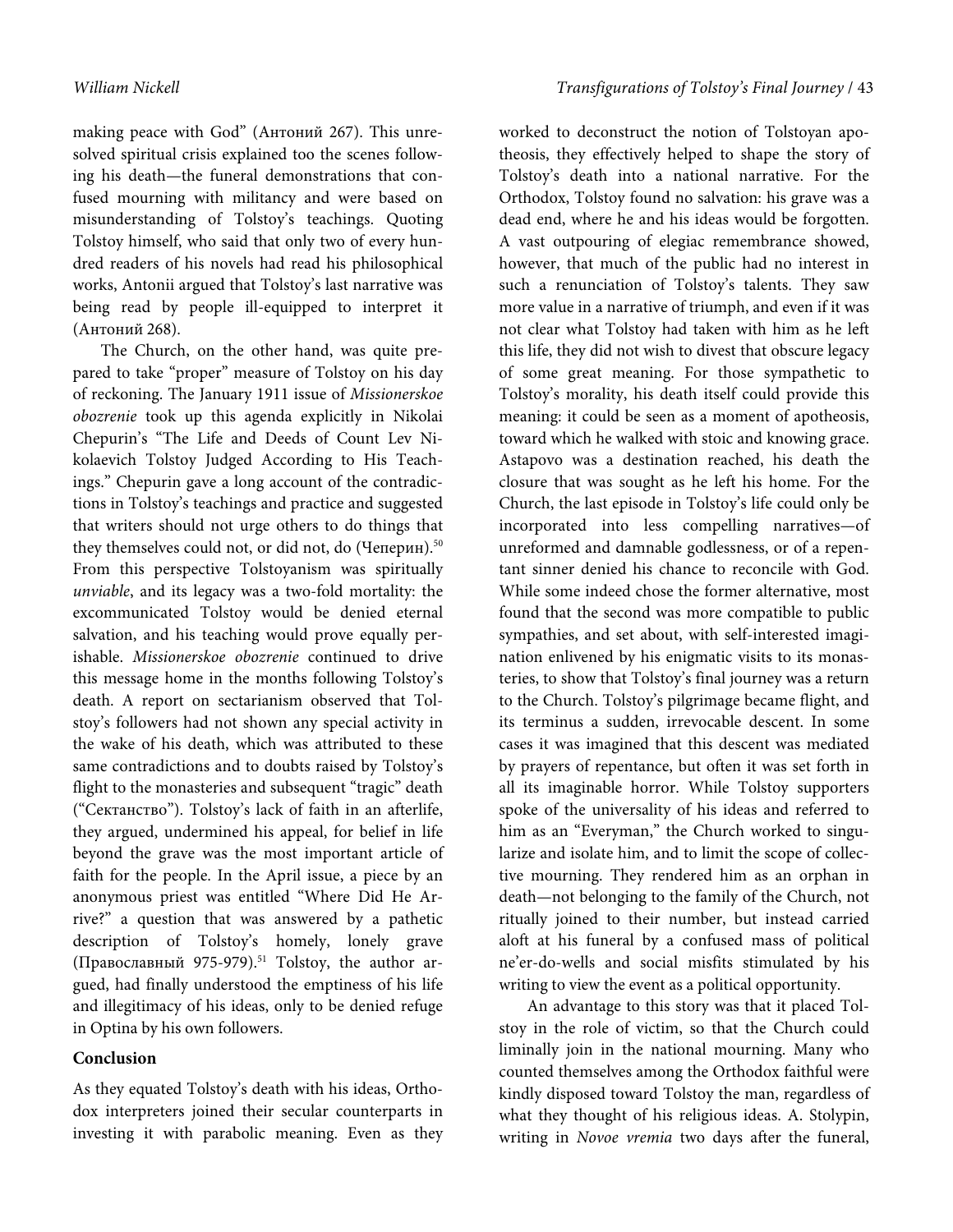described the desire to resolve the tension between these two impulses: "I have witnessed how much people are seeking a way out, how unanimous they are in doing any little thing that might lead to a reconciliation of their conscience, which is torn between obedience to the Church and love for Tolstoy's soul" (Столыпин).<sup>52</sup> Sergei Bulgakov wrote of a spiritual enlightenment transcending the differences that Tolstoy had with the Church, with which he was united by "invisible, subterranean ties" (Булгаков 219). As public rituals marking Tolstoy's death likewise transcended these differences, it was evident that the writer and his readers were connected by similar ties. What the Church construed as heterodoxy were in fact powerfully binding cultural paradigms, structuring ideas and symbols over which its authority was diminishing. Tolstoy's death illustrated that spiritual narratives did not need to be Orthodox in order to resonate deeply with Russian society. The Church resisted this appropriation of its symbolic language but could do little to wrest it from the hands of its "enemies," many of whom would some few years later adapt it to the needs of the Revolution. This explains why they wanted so desperately to be able to tell that story of Tolstoy's return that would affirm their place in Russian society.

P.A. Sergeenko has argued that Tolstoy traveled to Optina and Shamordino neither to take up residence nearby nor to confide in his sister, but instead to gather material for literary projects. Four days before he left home he had written in his diary an idea for a story about a priest who was "converted" by someone whom he was trying to convert. The idea was inspired by Troitskii, the local priest who had been working so hard to bring Tolstoy back into the fold, and with whom Tolstoy was corresponding at the time. Two days later he had a dream about a romance between Dostoevsky's Grushenka (from The Brothers Karamazov, which he was reading) and the critic Nikolai Strakhov; he wrote Chertkov the next day about his intention to develop the dream into a story, and on the first night after his departure, already at Optina, he again wrote of this project (P.S.S. 82: 216). P.A. Sergeenko appeared there the next morning to bring news of what had transpired at Yasnaya Polyana after Tolstoy's departure. Sergeenko's report upset Tolstoy greatly, and he went for a walk, from which he returned still in a gloomy mood. When Sergeenko came to Tolstoy's room a bit later, he found Tolstoy writing down notes on a piece of paper, which Sergeenko later read. On the paper was written a list of things to be brought from home and a list of four subjects for fictional works (А Сергеенко 256-257).

Included in the list were the Grushenka–Strakhov romance and the Troitskii story—"The Priest, Converted by the One Who Was to Be Converted." Thus Tolstoy, as he wandered the environs of Optina, was as convinced of the changeability of his antagonists as the Church was of its great opponent. He also still believed in the power of narrative to perform this action by aesthetic, rather than polemical, means. So too did the last episode of his life carry on its work by aesthetic example; as zealous Orthodox interpreters tried to make the "un-converter" into the reconverted, they found that their story had less appeal than its Tolstoyan variant. The reverence with which Sergeenko recalls looking at the list of literary themes reveals the tremendous charisma of Tolstoy as narrative authority: what tremendous life force must still exist in Tolstoy, Sergeenko remembers thinking, if Tolstoy could be concerned with literary work in the midst of his spiritual and personal crisis. In the story of Tolstoy's last days, that life force and the narratives that it engendered but did not finish, compelled others to join in the collective project of writing a story that celebrated not God, but man. Even as they thought themselves waging war over the Russian faith, the Tolstoyan and Orthodox faithful who told and retold the Tolstoyan story were themselves, perhaps not even unknowingly, undergoing this conversion.

#### **Notes**

1. "Isn't it more accurate to suggest that the great sinner, before breathing his last, instinctively positioned his fingers so as to make the sign of the cross, but his weakened arm did not have the strength to rise from his blanket and could only move reflexively there. We will comfort ourselves with the thought that the last wish of the dying Tolstoy was to cross himself. We will think that Tolstoy, not managing to formally make peace with the Church, entered eternity having made peace in his soul with Christ" ("Газетный").

2. Tolstoy was particularly interested in the example of Aleksander I, who according to legend had feigned his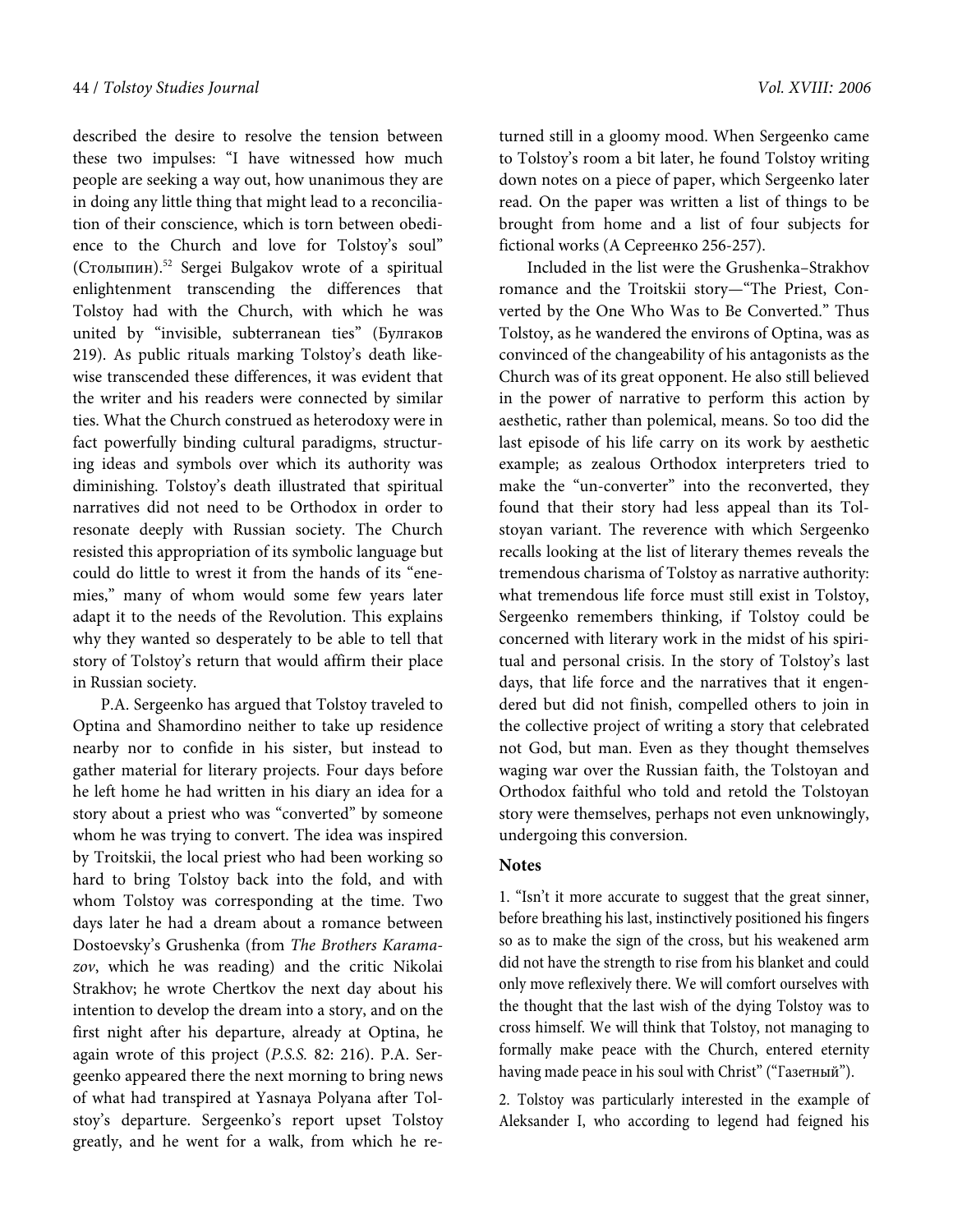death and lived his last days in Siberia as the monk Fyodor Kuzmich. Tolstoy actually wrote his own narrative of the story, "The Posthumous Notes of Fedor Kuzmich," which is relevant to the discussion here, but which I will cover at some length in a forthcoming work.

3. The newspapers drew particular attention to the "simple folk" making this connection ("Простой").

4. For more detail see Nickell and Kosto.

5. The first text, completed in 1881, was not published in Russia until 1908—and not completely until in the jubilee edition. Another version of the text, excluding the commentary and the parallel Russian and Greek texts upon which Tolstoy based his version, was published under the title Kratkoe izlozhenie Evangeliia.

6. Tolstoy viewed this work as a moral duty. (See his preface to the Brief Account of the Gospels.) Years later he described this duty to a Japanese student: "Religion is the rational revelation and recognition of all life. Its essence is the same in all religions. The authority of true religion depends not on its miracles, but only on the inner justification of the conscience. To destroy all superstition and propound the one rational religion is the greatest and the main obligation of every person" (Тамура 342).

7. This challenge spread to the core of the Church: on August 25, 1910, for instance, the monk Gamaliil wrote to Tolstoy to complain of corruption in his monastery and to solicit Tolstoy's spiritual guidance. Several months later, a group of peasants wrote Sergei L'vovich Tolstoy that they were praying for their drunken priest, who had refused their request to perform funeral services for Tolstoy (С. Л. Толстой 270).

8. An article entitled "Who Was Jesus Christ? (Against the Tolstoyans)" takes up this task explicitly, admitting that Tolstoy had presented the most comprehensive challenge to the notion of the divinity of Christ (Введенский 243).

9. Tolstoy did not create this persona (he adapted it from numerous sources from antiquity to contemporary figures such as William Lloyd Garrison and Adin Ballou), but he was the first person in the modern age to develop it into a major socio-political force. Gandhi would later play a similar role in India after having read Tolstoy's The Kingdom of God is Within You; Solzhenitsyn and Sakharov likewise adopted this persona in Soviet Russia.

10. Pobedonostsev felt that Tolstoy's teaching could have a debilitating effect not only on the Church, but also on the larger body politic. He remarked in the late 1890s that Tolstoy's influence had even weakened the moral fiber of the other sects in Russia.

11. Ioann of Kronshtadt warned Prince Dmitrii Khilkov, one of the Tolstoyans involved in the propagandizing at Korennyi, that he and Tolstoy would suffer "retribution, the likes of which has never before been prepared for a sinner" (Сергеенко 259-260). Ioann later assisted Khilkov's mother in taking custody of her son's children and baptizing them in the Orthodox Church (Бирюков 345-348). Many other Tolstoyans were in fact imprisoned or exiled for their part in distributing his literature or propagating his ideas.

12. This ritual marked the transfer of the Kursk–Root icon of the "Mother of God of the Sign" between the local monastery and the city of Kursk; it is depicted in a wellknown painting by Repin, Крестный кход в Курской губернии.

13. Despite such warnings, the famine relief program served thousands. One peasant said at the time that if the Lord was like his priests, and the Antichrist like Tolstoy, he would choose the latter, to whom he was sending his starving children for their own "bread of life" (Stadling & Reason 58-59).

14. Nikanor's book first appeared in 1887; by the third edition (1894) the text had been expanded to contain eight lengthy orations totaling over 200 pages.

15. Another influential ecclesiaste, T.I. Butkevich, echoed these sentiments in an 1891 sermon in Kharkov. He ended with an ominous warning: "But what awaits our fatherland if this evil is not cut off today, but spreads out like the sea across the broad expanses of Russia? How much harm will it bring? What havoc will it wreak? But let this not be! Our Blessed Lord is our hope that this evil will be cut down in good time." The sermon was dedicated to the 10-year anniversary of the ascension of Alexander III to the throne. (The Church's conflict with Tolstoy was always a political matter.) Butkevich also published a series of articles against Tolstoy in the Kharkov journal Vera i razum, which actively supported the Church's anti-Tolstoy campaign (Гомон 128).

16. Antonii Khrapovitskii, then rector of the Moscow Theological Seminary but subsequently the metropolitan who signed Tolstoy's excommunication in 1901, told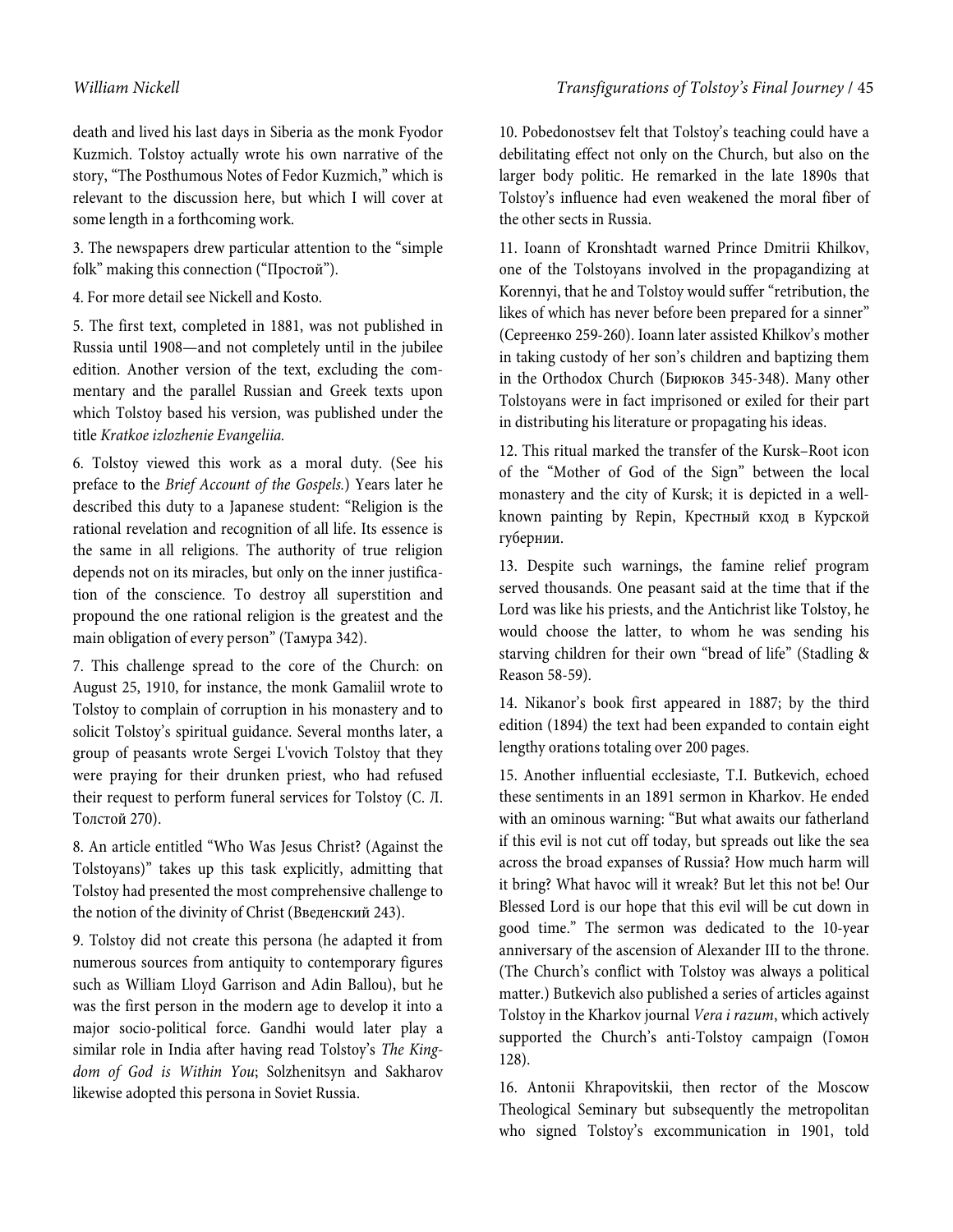Tolstoy's wife that the metropolitan had wanted to expel Tolstoy from the Church at the time of the famine relief campaign. Already in 1888, however, Archbishop Nikanor had written N.Ia. Grot that the Synod was seriously considering anathematizing Tolstoy (Позойский 81).

17. Moskovskie vedomosti printed a scathing commentary, calling Tolstoy's ideas "unbridled socialism." The newspaper retranslated sections of the article back into Russian, recasting Tolstoy's words according to its own tendentious designs. The result was a significant scandal, and other newspapers were forbidden to reprint any text from the article.

18. Skvortsov later defended Pobedonostsev against charges that the excommunication was a personal vendetta, claiming that during Tolstoy's illness Pobedonostsev had expressed tolerance for the performance of Church services for Tolstoy in the case of his death. Moreover, he had written the first draft of the Poslanie but had not attended the two Synod sessions when it was edited by the bishops, who changed it considerably ("Печать").

19. V.I. Sreznevskii writes that police archives on public reaction to the excommunication show that most, even if they did not agree with Tolstoy's views, saw the act as something "untimely, unnecessary, stupid and harmful for the strength and fortitude of the Church." Nikolai Lebedev, a legal advisor to the Tsar's cabinet, viewed the move as an unfortunate expression of revenge by Pobedonostsev: "Maybe tens of thousands read Tolstoy's forbidden works in Russia, but now hundreds of thousands will read them. Before they didn't understand his [false doctrines], but the Synod underscored them. When he dies Tolstoy will be buried like a martyr, with particular pomp." A.A. Popov, the director of a Kiev preparatory school, concurred: "The excommunication of Count Tolstoy was like shooting at sparrows. The upper classes laugh, and the lower classes don't understand and don't take it into account. In answer to the excommunication Count Tolstoy wrote a will, in which he gives orders to be buried without any Church rites. This will be a pretext for pilgrimages." ("Отражение в русском…" 111-116).

The sheer volume of the Church's anti-Tolstoyan rhetoric attests to the seriousness with which it approached this crisis. Metropolitan Antonii himself contributed extensively (two hundred and fifty pages of his collected works are devoted to exegeses of Tolstoy), but was joined by many

others. A good survey of this literature can be found in On the Matter of the Defection of Lev Nikolaevich Tolstoy from the Orthodox Church, an elaborate compendium offered by Missionerskoe Obozrenie as a free supplement for its subscribers (Скворцов). The volume went through three editions, growing to 685 pages in the edition published at the time of Tolstoy's death.

20. The government attempted to forestall public manifestations of sympathy for Tolstoy, prohibiting publication of information regarding his journey, but news managed to spread by word of mouth (Буланже).

21. Perhaps another reason why Sofia Andreevna was denied access to her husband at Astapovo: a letter from the Bishop of Tauride to Pobedonostsev claimed that she herself intended to tell a priest after Tolstoy's death that he had asked for a final confession and communion so that he could receive a Christian burial. The Church was aware of her support and attempted to exploit whatever influence she might have (Позойский 111). The Church's espionage and intrigue continued until the time of Tolstoy's death. Pavel Znamenskii, a priest living near Yasnaya Polyana, made regular reports to the Tula eparchy on the heretic's activities. Another priest, Fedor Glagolev, reported that Tolstoy's brother Sergei had requested the administration of Church rites from his deathbed in 1904 after many years of antagonism toward the Church. Tolstoy had taken part in the Orthodox funeral for his brother, carrying the coffin to the Church—but had not entered the building itself. Sergei Tolstoy's deathbed repentance gave hope to the Church that his brother might also re-enter the church at the last moment…

22. The singing of such a hymn in schools would have troubled the Church a great deal. When a thousand schoolchildren visited Yasnaya Polyana for an afternoon in 1907, the local priest reported his concern that Tolstoy would have a "corrupting" effect on the guests, "undermining their Christian education" (Позойский 114).

#### 23. Fellowship, Los Angeles, August, 1908.

24. A Saratov collection, Concerning the Jubilee of Count Lev Tolstoy, contained the Synod's instructions and anti-Tolstoyan propaganda, a satirical poem written responding to The Kreutzer Sonata, and diatribes against the left-wing and "Jewish" press. This same group published a similar collection in 1910. Po povodu iubileia grafa L'va Tolstogo.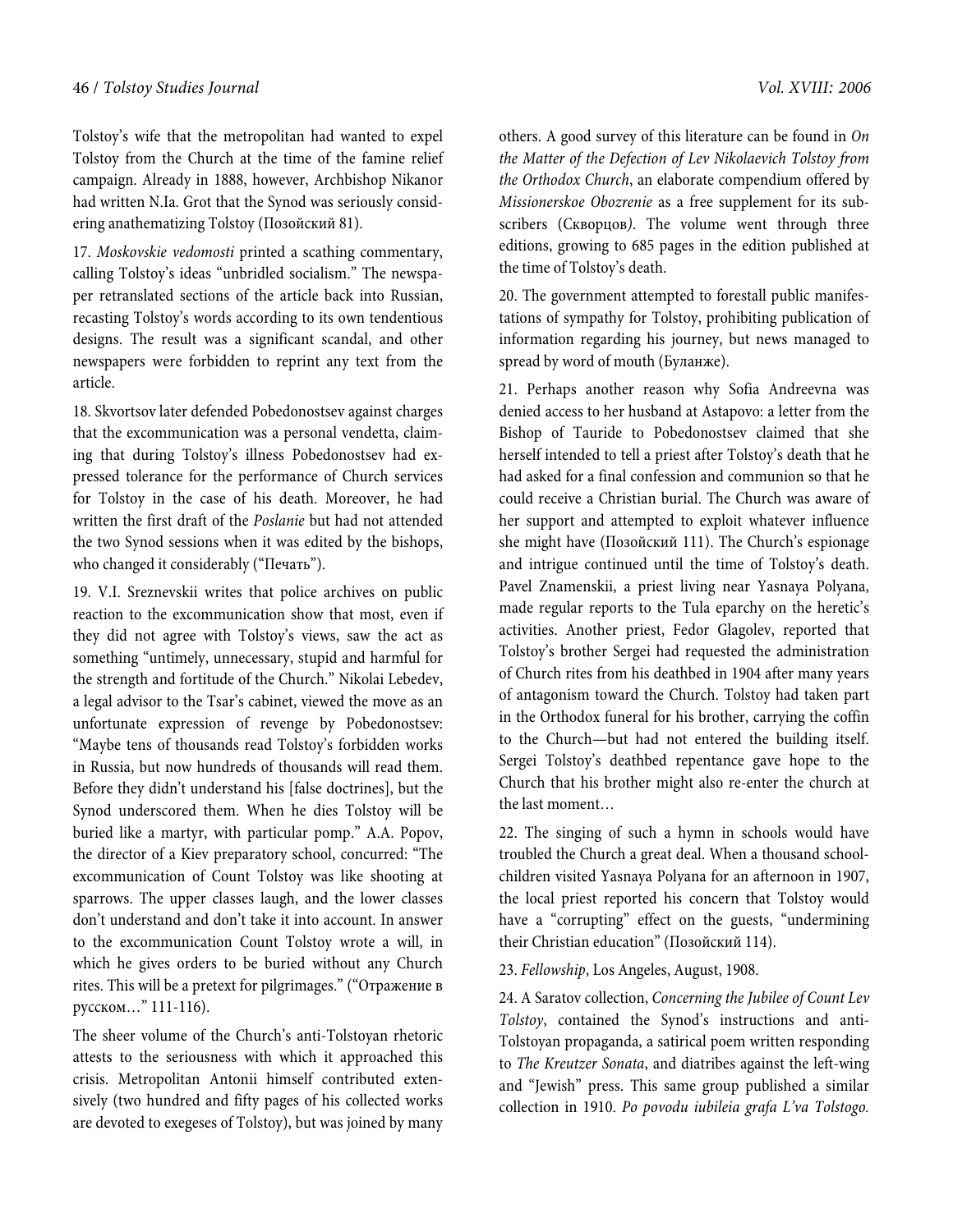(Sbornik statei, perepechatannyx iz gazety Volga) (Saratov, 1908).

25. Ioann of Kronshtadt also worried that he had done more harm than good in explaining the Tolstoyan heresy to a group of peasants.

26. Troitskii wrote upon learning of Tolstoy's fainting spell in September. According to Pitirim's successor Parfenii, Troitskii visited Yasnaya twice a year. After a 1908 visit, Tolstoy admitted he had spoken rudely to Troitsky and offended him (Гусев 55-57).

27. Tolstoy's diary entry is from January 21, 1909. The previous day Parfenii had arrived with two priests (and accompanied by police officers), spent the evening, and had a long one-on-one discussion with Tolstoy. News of the meeting spread, and Tolstoy gave an interview to a correspondent from Russkoe slovo regarding the content of their discussion. When the Russkoe slovo story appeared, Parfenii and Tolstoy exchanged letters regarding its inaccuracy, but agreed not to issue any further statements about it. While Tolstoy writes in his diary of being unhappy with the meeting, Gusev records that Tolstoy had encouraged Parfenii's visit, thanked him for his courage upon leaving, and was pleased by their encounter. (Два года…, 242-243).

28. Sophia Andreevna received a letter from Metropolitan Antonii asking her to help make peace between Tolstoy and the Church. Tolstoy's response: "There is no point in speaking of reconciliation. I am dying without animosity or spite. And what is the Church? How can one make peace with an indefinite entity?" (С. Л. Толстой213).

29. These detailed hour-by-hour reports indicate a certain amount of spying, perhaps motivated by idle curiosity regarding a famous guest, but also suggesting that the importance of these visits was immediately obvious.

30. Iosif sent a telegram to Astapovo on the  $4<sup>th</sup>$  asking if Tolstoy would still be in the station on the  $5<sup>th</sup>$ , and if not, where he was going next (Смерть 93). Whether Iosif was actually considering coming, or if he sent the telegram on behalf of Varsinofii, is not clear. A telegram from Kolobov to Obolensky reports that Iosif had full power to decide if services could be performed for Tolstoy (Смерть 103). Iosif was less cooperative with the Synod than other clerics, and was said to be unwilling to make a report on any personal meeting he might have with Tolstoy (Последние 96).

31. One of the Church's emissaries, Archbishop Parfenii of Tula, told the security chief at Astapovo that he had come in response to the personal wishes of the Emperor (Максаков 352). See also the official report of the head of the Railway Police to the Moscow Police Department in the same source (351). Kharlamov worked closely with agents of the railway police, who also knew of Varsonofii's secret mission.

32. Kharlamov's report (like Varsonofii's) describes these efforts in detail (Рябченко 32-37).

33. Andrei L'vovich was repeatedly approached as a potential accomplice for the Church. He had received a position working for Stolypin in Petersburg early that year and served as the inside contact for Stolypin's agent Kharlamov at Astapovo. In spite of his orders to operate in strict secrecy, Kharlamov revealed his identity to Andrei, a trusted ally (Рябченко 33).

34. According to one account, during his visit Tikhon had spoken with Tolstoy's sons (most likely Andrei and Lev, who was visiting from Paris), who were concerned about Chertkov's "almost hypnotic" influence upon their father. They had banished Chertkov from the house and now wished to exorcise his spirit. ("К последним." 293-295). At Astapovo, however, the family was making collective decisions; Andrei reported that his brothers were indifferent to Church services, his sisters were adamantly opposed, and his mother too did not wish to have the services performed against her husband's will.

35. Rech' reported that on the 4<sup>th</sup> Stolypin inquired as to what measures the Church would take in case of Tolstoy's death and what they had learned about his visit to Optina. The Synod met that day without Antonii; present were Lukianov, Flavian of Kiev, Vladimir of Moscow, Tikhon of Yaroslavl, Mikhail of Minsk, and the above-mentioned Parfenii of Tula, who would travel to Astapovo himself as the Synod's emissary. The Council of Ministers was unanimous, including Lukianov, in believing that the excommunication should be rescinded (several members felt that this was necessary for Tolstoy, but also for the good of the country). Only two members of Synod considered this possible, however, and the wishes of the Ministers did not prevail ("Толстой и синод").

36. Metropolitan Antonii told a crowd at a lecture in Zhitomir two weeks later that the Synod had considered allowing Tolstoy to be buried according to the inovertsy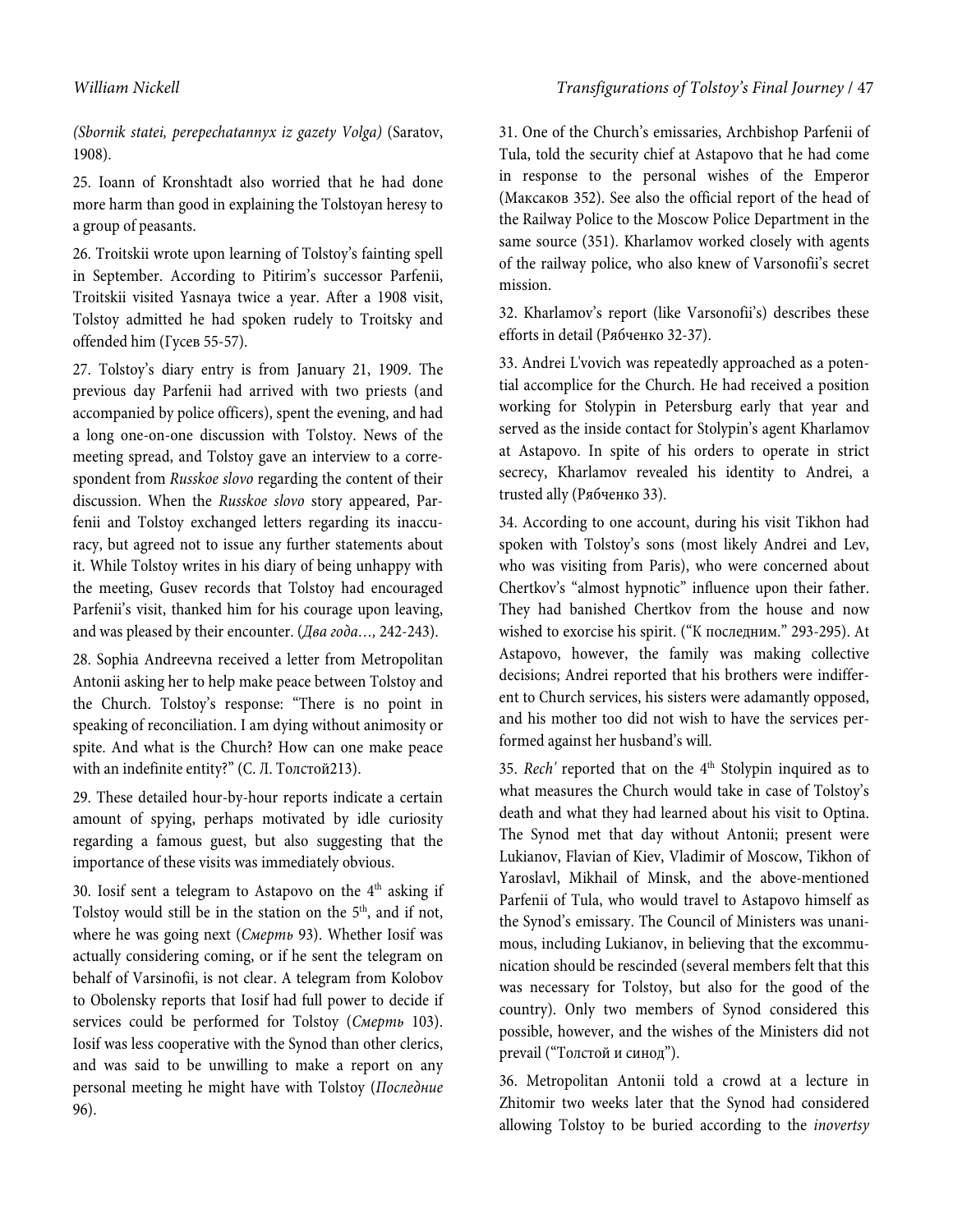ceremony (with the singing of "Sviatyi bozhe") even if he had not repented, but decided against it because there was little chance that those surrounding Tolstoy would allow it (Антоний 268). The inovertsy ceremony allowed soldiers of other Christian faiths to be buried in a modified service to the accompaniment of the singing of "Sviatii Bozhe." This service for those who had defended the "righteous fatherland" had never been intended for someone like Tolstoy, however. The Church instead followed its own ukaz from 1900 prohibiting services for Tolstoy ("Секретный").

37. The funeral of former Duma President S.A. Muromtsev just one month before showed that the public would perform funeral services without the Church's sanction. The day that Tolstoy left his home an article in Russkaia znamia entitled "Outrage Against the Faith" described how funeral services for Tolstoy had been forbidden by the Church and pointed to the example of Muromtsev's funeral as a case where a "godless" person was unjustly given Church ceremony. This article, appearing before Tolstoy had even taken ill, reveals the Church's abiding concern over the handling of Tolstoy's death ("Надругательство").

38. The former contain detailed police-like accounts of Tolstoy's actions and conversations at the monasteries, including reports on when he sent telegrams and who visited him ("К последним …" 293-295). Parfenii also included copies of the above-mentioned correspondence between Troitskii and Tolstoy. Reports continued to be filed throughout Tolstoy's last days and after. See also the correspondence of Parfenii and Evdokim with the Tula governor (Секретная).

39. A dispatch of N.E. Efros to his editors at Rech' in Petersburg suggests that the reporters in fact learned of the telegram before the family did: "Apparently Antonii's telegram made a big impression on the family; the Countess, hearing the text from the correspondents, sighed deeply, sorrowfully shook her head, with tears in her eyes." (Смерть Толстого 98) The decision not to give the telegram to Tolstoy gave the Church evidence to support its conspiracy theories about the group controlling access to Tolstoy's quarters. Most dispatches of reporters at Astapovo place this decision in Chertkov's hands (see telegrams 229, 230, 231, 234, and 238Смерть Толстого); telegram 237, however, describes Chertkov conferring with Aleksandra L'vovna and Dr. Makovitskii about Antonii's message.

40. Tolstoy was often described as a giant father figure, but here became a wayward son in need of the maternal indulgence of the Church: "Can it be that a mother cannot pray and weep for the loss of a native son, who has turned away from her and not succeeded in making his peace with her?…So let the Orthodox Church, following the testament of our Jesus Christ, forgive our brother, the deceased Lev, and call us to pray for the calming of his sinful soul and to call for the eternal memory and rest of our great brother and her own son" (Квитнитский).

41. Stolypin's agent Kharlamov revealed that funeral services were in fact performed for Tolstoy in many cities because of confusion over the Church's position. A number of papers reminded readers that other branches of the Christian faith and other religions were charitably disposed toward Tolstoy. On November 5, Odesskie novosti offered comments by Lutheran, Catholic, and Reformed Evangelical ministers, as well as by a rabbi and a mullah; a preface explains that they were unable to get an opinion "for print" of an Orthodox priest—perhaps an oblique reference to Church censorship ("Представители").

42. Reported in Rech' on November 6, 1910.

43. Citing a report in Rech' that Chertkov was in control of Tolstoy's bedside and had prevented transmission of Antonii's telegram, Kolokol asked: "Doesn't this mean that a certain revolutionary-anarchist clique is holding Tolstoy captive, and that his flight to a monastery was an attempt to free himself from it, but it soon captured its prey?" ("От кого") Kolokol also published a letter from the monk Erast describing Tolstoy's visits to Optina and Shamordino that was picked up by other right-wing papers and became a key document used to support the reconciliation theory. The letter describes Tolstoy's ecstatic feelings for Optina and his regret that he did not visit the elders for fear that they would not receive him because of his excommunication. It is full of dramatic details of Tolstoy's remorseful state, describing his various pained facial expressions and a long tearful embrace of his sister at Shamordino ("Граф").

Erast's account was undermined by the investigation of Novoe vremia's Aleksei Ksiunin, who interviewed all of the principle witnesses to the visit and found that much of Erast's account was inaccurate. He reprinted Erast's report, and then followed it with an edited version based on the corrections of Tolstoy's sister. Ksiunin's report largely supported the Church's version of events, however, and by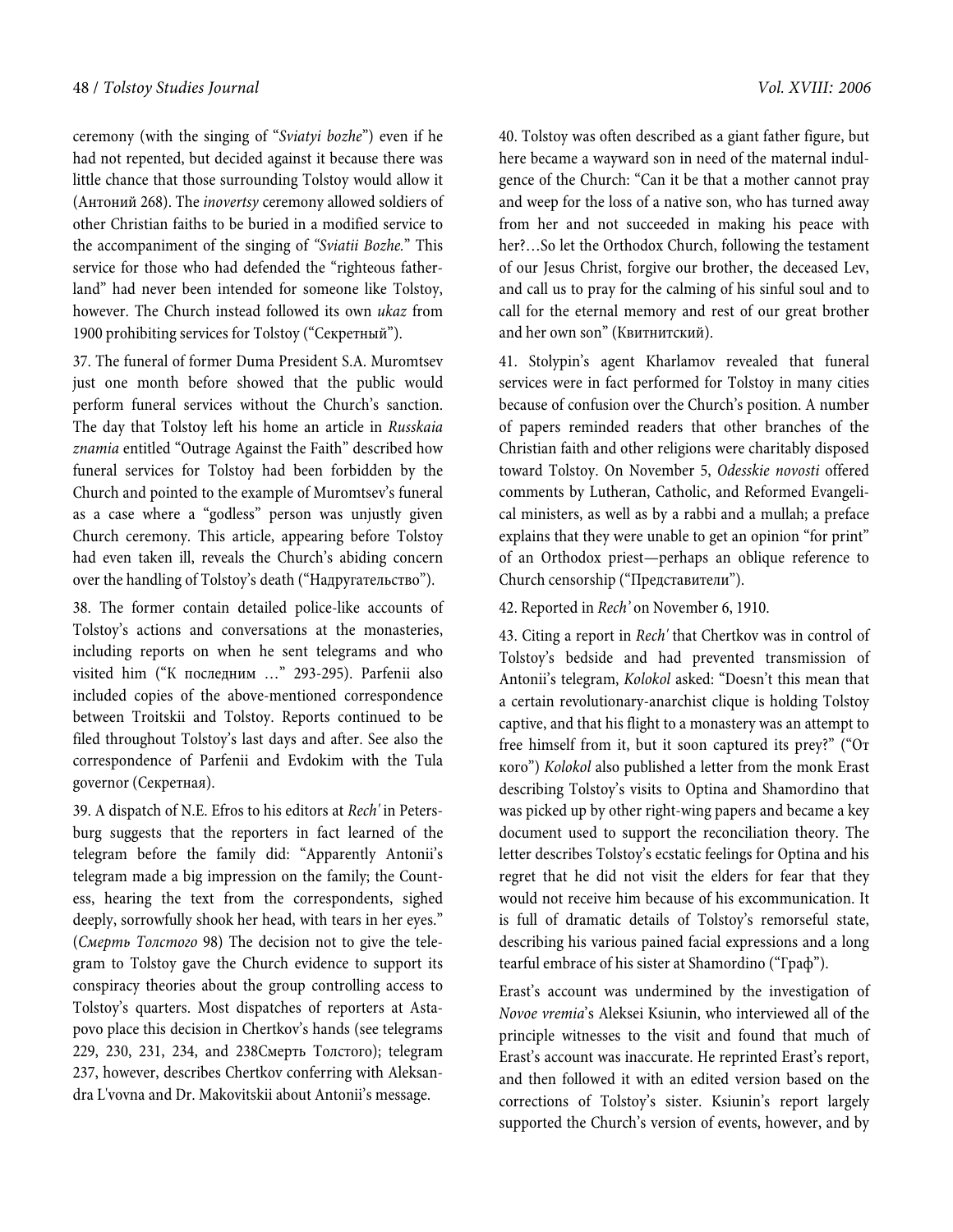moderating the extremes of some accounts, he made the repatriation theory more plausible (Ксюнин). In her interview with Ksiunin, Maria Nikolaevna maintained that her brother was interested in living at Optina but had come there simply to rest and collect his thoughts. Makovitskii has Tolstoy saying "it's good in Shamordino" when they first talk of moving on (Маковитский 4: 408, 411).

44. The author identified another culprit in the un-Christian rituals at Astapovo: "'And did you see any peasants?' I asked. No, he didn't see any peasants, but he did notice a fair number of Jews at the station."

45. Tolstoy appears on the levyi/left side, which not only suggests his political left-handedness, but also resonates with his name, Lev in Russian.

46. This ugly piece likens Tolstoy's death to Vera Komissarzhevskaya's, who "also died a black death": she died of smallpox while on tour in Central Asia (Ледовский 45).

47. N. L. Lazarev depicted Tolstoy as an estranging nihilist: "…from the reading of Tolstoy's works a person feels abnormal and always strongly disturbed, and cannot receive calming and quieting of the spirit." In this Tolstoyan world nothing was as it was supposed to be: "According to him the state is not the state, the law is not the law, religion is not religion, Christian mystery is not mystery, Orthodox Church hierarchy is not clergy, marriage is not marriage, family is not family, soldier is not soldier, and many other absurd notions." Could a person find anything proper in Tolstoy's works upon which life could be built? (Лазарев 86-87).

48. Pictures of a grandfatherly Tolstoy with children figure prominently here.

49. Antonii viewed this contradiction as a native tendency seen in many Russian writers but felt that it ran deeper in Tolstoy than in Dostoevsky or Turgenev, who remained profoundly Russian in spirit. Tolstoy's call for "individual rebirth" [vozrozhdenie lichnosti] naturally appealed to the Russian spirit (which rejected German nihilism), but came into conflict with his pantheistic tendencies (Антоний 251).

50. Chepurin was among the many decrying the glorification of Tolstoy by the "Jewish-journalistic clique."

51. Contrary to the Church's claims, the gravesite remains to this day an international place of pilgrimage, where

thousands of admirers of both the author and the moralist come to pay homage.

52. He cites the Tsar's reaction to Tolstoy's death as the true reaction of the people.

## **Works Cited**

- Антоний, Митролит. "В чем продолжало отражаться влияние православия на последние произведения гр. Л. Н. Толстого." Нравственное учение православной церкви. New York, 1967. 247-268.
- "Архиепископ Арсений о Л.Н. Толстом." Псковская жизнь 6 ноября 1910.
- Бирюков, П. Л.Н. Толстой. Берлин: Изд. И. П. Ладыжникова, 1923.
- Буланже, П.А. "Болезнь Л.Н. Толстого в 1901-1902 гг." Минувшие годы 9 (1908) 33-68.
- Булгаков, Сергей. "Толстой и церковь." Русская мысль 1 (1911): 218-222.
- Чепурин, Свящ. Николай. "Жизнь и деяния гр. Льва Николаевича Толстого пред судом его учения." Миссионерское обозрение 1 (1911): 30-35.
- "Дело Калужской духовной консистории о неразрешении синодом поминования и панихид по Толстому." Труды толстовского музея. Лев Николаевич Толстой. Москва: Госиздат, 1929. 400- 413.
- Г—т'. "Ошивка иерархов." Речь 9 ноября 1910.
- "Газетный день. Важное свидетельство." Русская земля 9 ноября 1910.
- Где же правда? (К вопросу дня о Л.Н. Толстом). Рязань: Братство Св. Василия, 1910.
- "Граф Толстой в Оптиной пустыни и Шамардине." Речь 13 ноября 1910.
- Гомон, М. Л. Л.Н. Толстой и харьковчане. Харьков: Основа, 1993.
- Гриневская, И. "Гимн Льву Николаевичу Толстому." Школьный праздник в честь Льва Никалаевича Толстого. Ред. Клавдия Лукашевич. Москва: Типография Т-ва И.Д. Сытина., 1909.
- Гусев, Н. Н. Два года с Толстым. Mосква: Издательство Толстовского музея, 1928.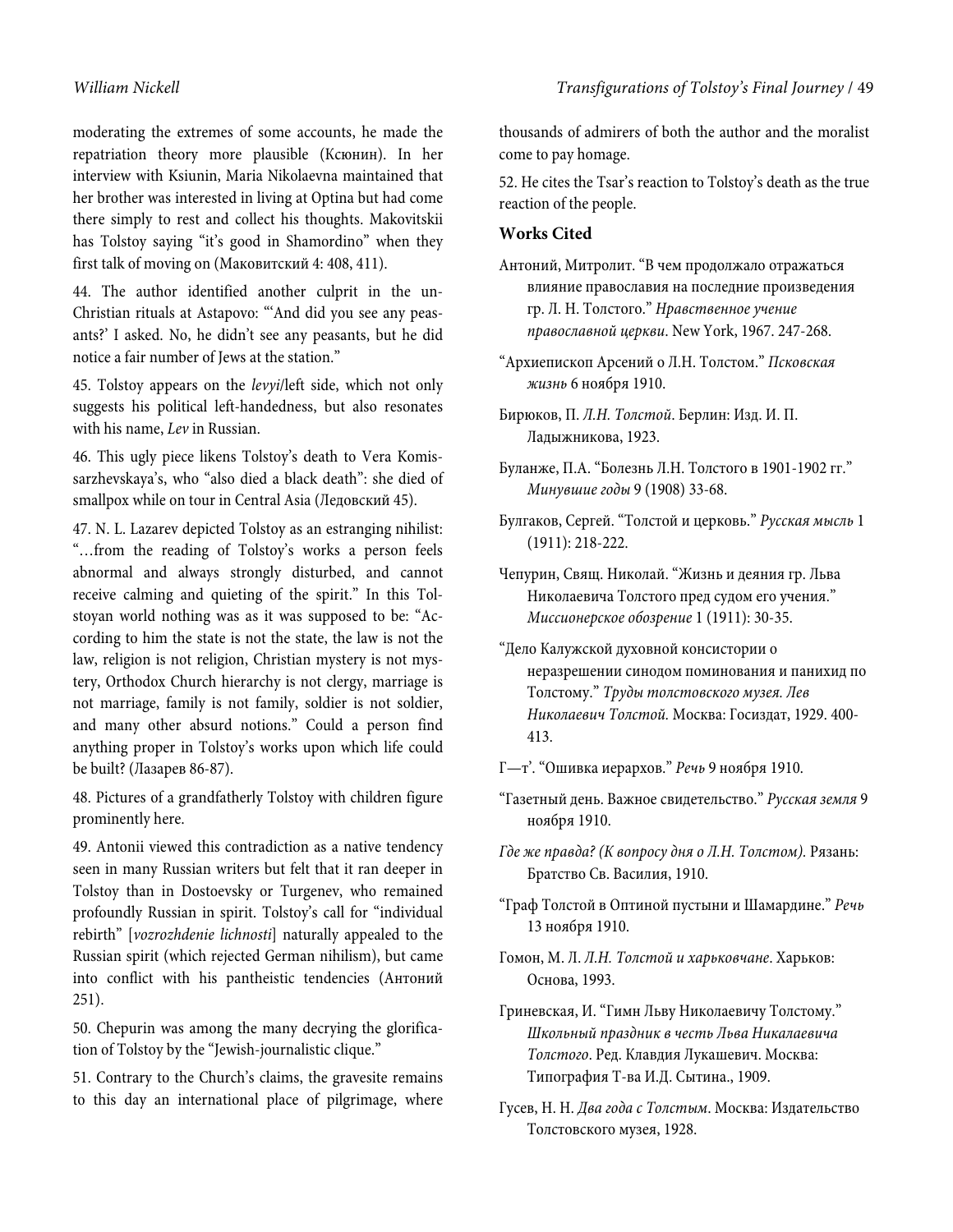#### 50 / Tolstoy Studies Journal Vol. XVIII*:* 2006

- О. Иоанн кронштадтский. О душепогубном эретичестве графа Л. Н. Толстого. Санкт Петербург: В. В. Комаров, 1905.
- И.Л.., Священник. "Отлучен ли Толстой?" Утро (Харьков) 7 ноября 1910.
- "К кончине Л. Н. Толстого," Газета копейка 29 ноября 1910.
- Кем был Толстой (По лучшим отзывам русской печати). Москва: Издание Живая правда, 1911.
- Kosto, Pal. "A Mass for a Heretic? The Controversy over Lev Tolstoi's Burial." Slavic Review 60:1 (2001): 75-95.
- Ковалев, И. Ф. "Борьба царизма и церкви с Л.Н. Толстым." Вопросы истории религии и атеизма 8. Москва: Академия наук, 1960: 348-376.
- Ксюнин, Ал. "Последние дни Л. Н. Толстого–в монастырях." Новое время 24 ноября 1910. Also in Уход Толстого (Санкт Петербург: Изд. Суворина, 1911.)
- "Кто такой был Лев Толстой?" Киев: Киево-печерской Успенской Лавры, 1911.
- Квитницкий, Свящ. Михаил. "Голос Священника." Речь 9 ноября 1910.
- Лазарев, Н. Л. Живая мысль в ХХ веке. (1905-1912 гг.). Санкт Петербург: Типография СПб, 1913.
- "Легенды о могиле Толстого" Одесские новости 19 декабря 1910.
- Ледовский, Сергей. Истинный облик Льва Толстого, нравственный, религиозный и политический (по сочинениям и по личной жизни). Саратов: Тип. Союза печатного дела Бр. Св. Креста, 1911.
- Лившиц, Г.М. и Смоляк, А.Л. "Политическая борьба вокруг смерти Толстого." Литературное наследство 69 (1961), 2: 321-402.
- Максаков, Вл. "Из материалов о Л. Н. Толстом: Л. Н. Толстой в Астапове." Красный архив 4 (1923): 338-361.
- Маковицкий, Д. П. У Толстого 1904-1910: Яснополянские записки. Литературное наследство 90. Москва: Наука, 1979.
- Михаил, Старобрядческий эпископ. "Толстой и церковь," Речь 9 ноября 1910. Also in Жизнь и смерть Л.Н. Толстого. Москва: А.П. Поплавский, 1911: 70-75.
- "Надругательство над верою." Русская знамя 28 октября 1910.
- Наживин, Иван. Из жизни Л.Н. Толстого. Москва: Сфинкс, 1911.
- Nickell, William. Tolstoy in the Public Domain. His Death as a National Narrative. Diss. University of California, Berkeley, 1998.
- Никанор, Архиэпископ. Восемь бесед против графа Льва Толстого. Одесса: Фесенко, 1894.
- Николаев, А. С. "К последним дням жизни Льва Николаевича Толстого." Дела и дни 1 (1920), 271- 302.
- Никон, Эпископ. Смерть графа Л.Н. Толстого. (Дневники из Троицкого слова). Сергиев Посад: Свято-Троицкая Сергиева Лавра, 1911.
- "О графе Л. Н. Толстом." Воин и пахарь 3 ноября 1910.
- "О подвиге." Русское чтение 6 ноября 1910.
- "От кого он бежал?" Колокол 6 ноября 1910.
- "Отражение в русском обществе отлучения Л. Н. Толстого от церкви," Толстой: Памятники жизни и творчества 3. Ред В.И. Срезневский. Москва: Кооперативное т-во изучения и распространения творений Л. Н. Толстого, 1923. 103-141.

"Печать." Речь 15 ноября 1910.

- Петр, Архимандрит. "От чего он бежал?" Русская земля 20 ноября 1910.
- Последние дни Льва Николаевича Толстого. Санкт Петербург: Издательство Воскресение, 1910.
- Позойский, С. К истории отлучения Льва Толстого от церкви. Москва: Советская Россия, 1979.
- Православный священник, "Куда он пришел?" Миссионерское обозрение 4 (1911): 975-979.
- "Представители одесского духовенства о шаге Л. Н. Толстого." Одесские новости 5 ноября 1910.